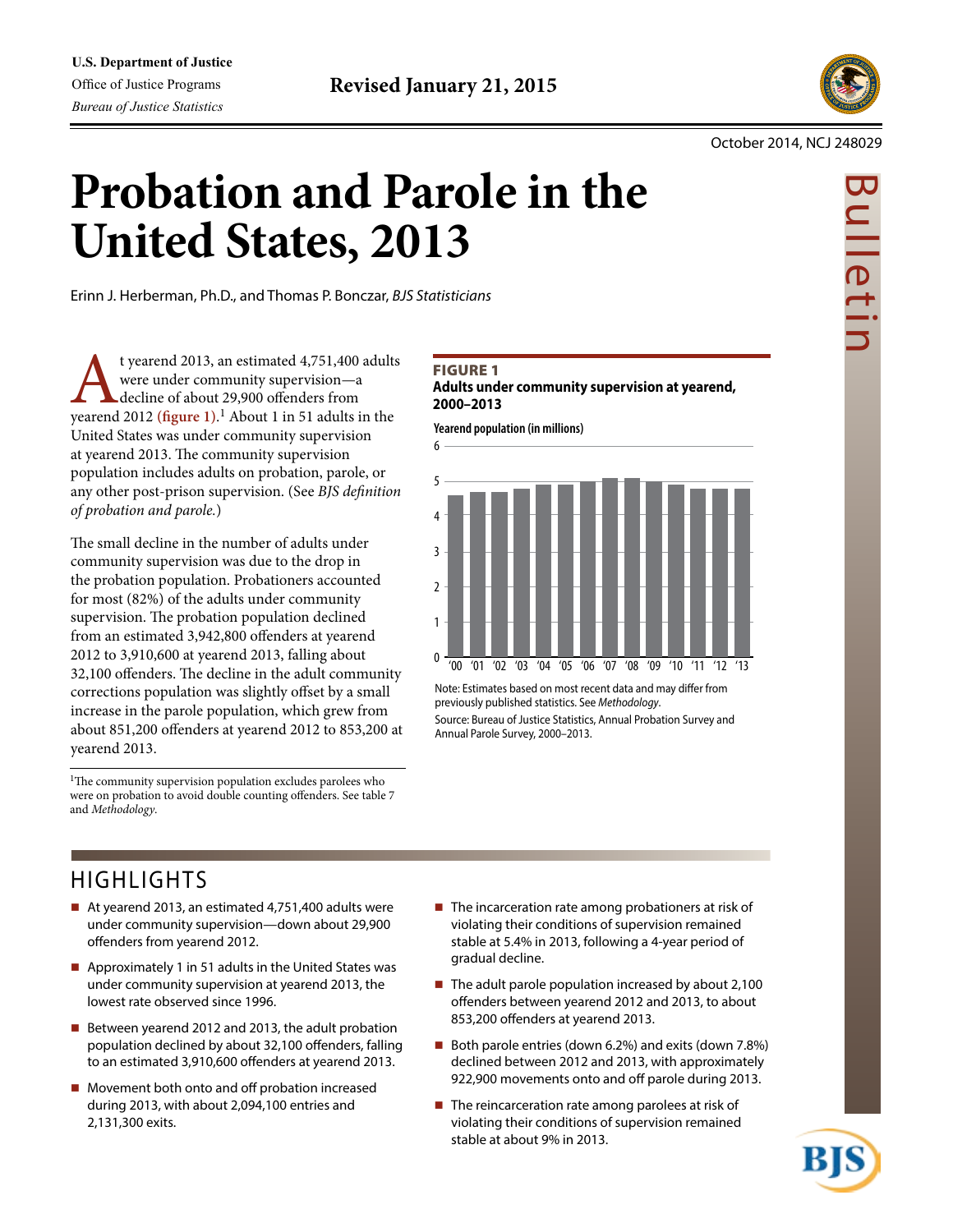#### TABLE 1 **U.S. adult residents on community supervision, probation, and parole, 2000–2013**

|                                             | <b>Community supervision</b> |           |         |
|---------------------------------------------|------------------------------|-----------|---------|
| Year                                        | population                   | Probation | Parole  |
| 2000                                        | 4,565,100                    | 3,839,500 | 725,500 |
| 2001                                        | 4,665,900                    | 3,934,700 | 731,100 |
| 2002                                        | 4,748,300                    | 3,995,200 | 753,100 |
| 2003                                        | 4,847,500                    | 4,074,000 | 773,500 |
| 2004                                        | 4,916,500                    | 4,140,600 | 775,900 |
| 2005                                        | 4,946,800                    | 4,162,500 | 784,400 |
| 2006                                        | 5,035,200                    | 4,237,000 | 798,200 |
| 2007                                        | 5,119,300                    | 4,293,200 | 826,100 |
| 2008                                        | 5,095,200                    | 4,271,000 | 828,200 |
| 2009                                        | 5,017,900                    | 4,198,200 | 824,100 |
| 2010                                        | 4,887,900                    | 4,055,500 | 840,700 |
| 2011                                        | 4,814,200                    | 3,971,300 | 853,900 |
| 2012                                        | 4,781,300                    | 3,942,800 | 851,200 |
| 2013                                        | 4,751,400                    | 3,910,600 | 853,200 |
| Average annual percent<br>change, 2000-2012 | 0.4%                         | 0.2%      | 1.3%    |
| Percent change,<br>2012-2013                | $-0.6$                       | $-0.8$    | 0.2     |

Note: Counts rounded to the nearest 100. Detail may not sum to total due to rounding. Counts based on most recent data and may differ from previously published statistics. Reporting methods for some probation agencies changed over time. See *Methodology*.

Source: Bureau of Justice Statistics, Annual Probation Survey and Annual Parole Survey, 2000–2013.

# **BJS definition of probation and parole** November 2012).

*Probation* is a court-ordered period of correctional supervision in the community, generally as an alternative to incarceration. In some cases, probation can be a combined sentence of incarceration followed by a period of community supervision.

*Parole* is a period of conditional supervised release in the community following a prison term. It includes parolees released through discretionary or mandatory supervised release from prison, those released through other types of post-custody conditional supervision, and those sentenced to a term of supervised release.

Data in this report were collected through the Bureau of Justice Statistics' (BJS) Annual Probation Survey and Annual Parole Survey. Both surveys began in 1980 and collect data from U.S. probation and parole agencies that supervise adults. For this report, an adult is any person subject to the jurisdiction of an adult trial court or corrections agency. Juveniles prosecuted as adults in a criminal court are considered adults. Respondents are asked to report the number of adults on probation or parole at the beginning and end of each reporting year, the number entering and exiting supervision during the year, characteristics of the populations at yearend, and other information. Reporting methods for some probation and parole agencies have changed over time (see *Methodology*). Appendix tables present additional 2013 data by jurisdiction.

# **Community supervision population experienced a small decline in 2013, due to a drop in probationers**

The number of U.S. adults under community supervision declined by about 29,900 (down 0.6%) between yearend 2012 and 2013, dropping to an estimated 4,751,400 offenders at yearend 2013 **(table 1)**. The number of adults under community supervision at yearend declined for the first time in 2008 and continued to decrease each year through 2013. This decline follows more than two and a half decades of population growth (ranging from 0.6% to12.9%), as the number of adults under community supervision increased each year from 1980 to 2007. For trend data beginning in 1980, see *Probation and Parole in the United States, 2011* (NCJ 239686, BJS web,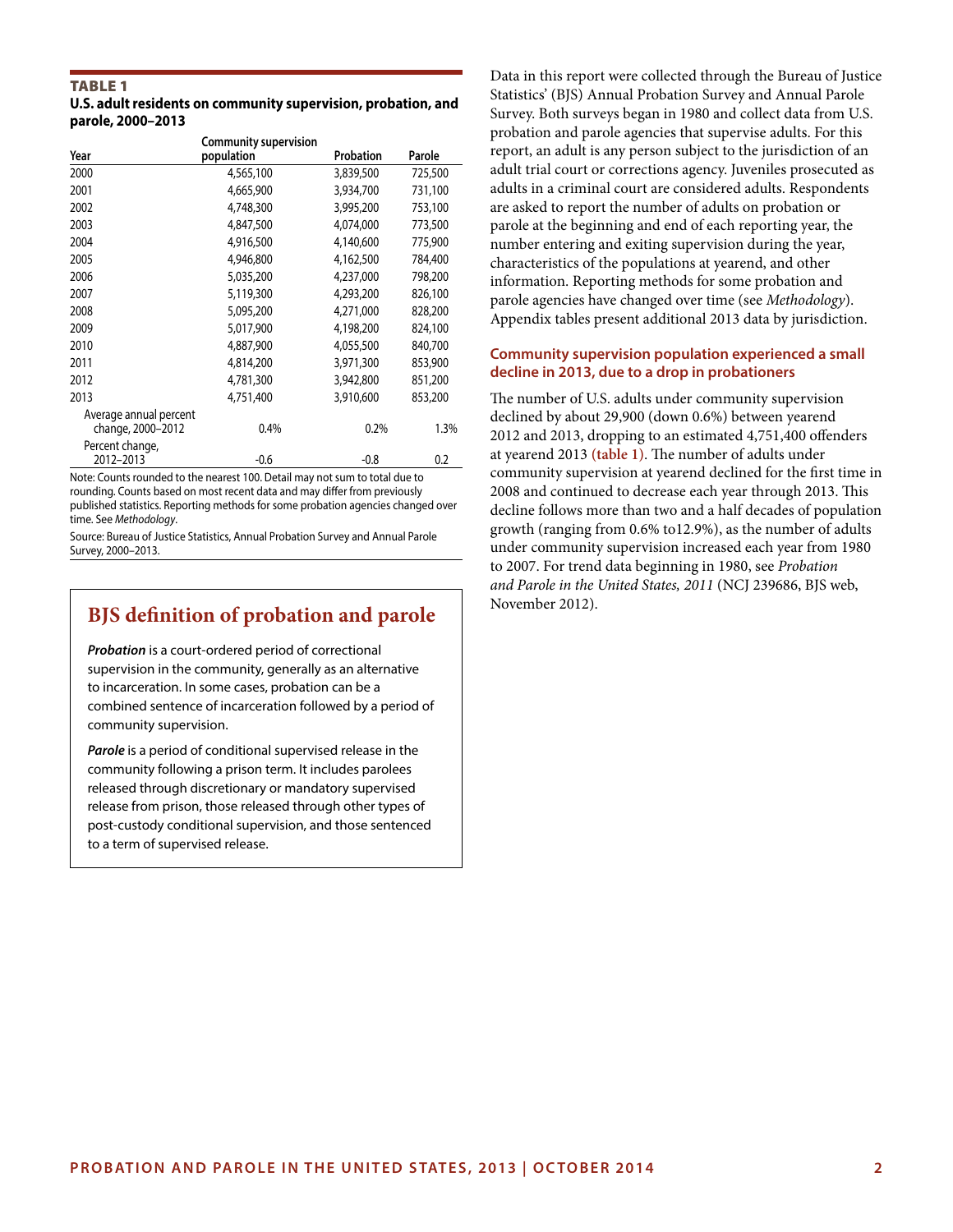The probation population declined by about 32,100 between yearend 2012 and 2013, falling to an estimated 3,910,600 offenders at yearend 2013 **(figure 2**; appendix table 2**)**. During the same period, the parole population grew by about 2,100, increasing to an estimated 853,200 offenders at yearend 2013 **(figure 3**; appendix table 4**)**.

#### FIGURE 2

#### **Adults on probation at yearend, 2000–2013**

**Yearend population (in millions)**



Note: Estimates based on most recent data and may differ from previously published statistics. Reporting methods for some probation agencies changed over time, and probation coverage was expanded in 1998 and 1999. See *Methodology*. Source: Bureau of Justice Statistics, Annual Probation Survey, 2000–2013.

#### **Rate of adults under community supervision continued to decline during 2013**

Community supervision and probation rates declined each year from 2007 to 2013, while parole rates fluctuated. The rate of adults under community supervision fell from 1,980 offenders per 100,000 U.S. adult residents at yearend 2012 to 1,950 at yearend 2013, which was consistent with the decline in the number of adults under community supervision **(table 2)**. 2 The probation rate dropped from 1,633 offenders per 100,000 U.S. adult residents at yearend 2012 to 1,605 at yearend 2013.

2The rate of adults under community supervision in 2013 (1 in 51 U.S. adult residents) was the lowest since 1996.

# FIGURE 3 **Adults on parole at yearend, 2000–2013**



Note: Estimates based on most recent data and may differ from previously published statistics. See *Methodology*.

Source: Bureau of Justice Statistics, Annual Parole Survey, 2000–2013.

## TABLE 2

#### **U.S. adult residents on community supervision, probation, and parole, 2000, 2005–2013**

|                   |                                    | Number per 100,000 U.S. adult residents |        | U.S. adult residents on-           |             |          |  |  |
|-------------------|------------------------------------|-----------------------------------------|--------|------------------------------------|-------------|----------|--|--|
| Year              | Community supervision <sup>a</sup> | Probation                               | Parole | Community supervision <sup>b</sup> | Probation   | Parole   |  |  |
| 2000              | 2,162                              | 818,                                    | 344    | $\ln 46$                           | 1 in 55     | l in 291 |  |  |
| 2005              | 2,215                              | 864,                                    | 351    | l in 45                            | 1 in 54     | 1 in 285 |  |  |
| 2006              | 2,228                              | ,875                                    | 353    | 1 in 45                            | 1 in 53     | 1 in 283 |  |  |
| 2007              | 2,239                              | ,878                                    | 361    | 1 in 45                            | 1 in 53     | 1 in 277 |  |  |
| 2008 <sup>c</sup> | 2,203                              | ,846                                    | 358    | 1 in 45                            | 1 in 54     | 1 in 279 |  |  |
| 2009              | 2,147                              | .796                                    | 353    | 1 in 47                            | 1 in 56     | 1 in 284 |  |  |
| 2010              | 2.067                              | 715,                                    | 355    | 1 in 48                            | 1 in 58     | 1 in 281 |  |  |
| 2011              | 2,014                              | ,662                                    | 357    | 1 in 50                            | $1$ in 60   | 1 in 280 |  |  |
| 2012              | 1,980                              | ,633                                    | 353    | 1 in 50                            | $1$ in $61$ | 1 in 284 |  |  |
| 2013              | 1,950                              | ,605                                    | 350    | in 51                              | 1 in 62     | l in 286 |  |  |

Note: Detail may not sum to total due to rounding. Rates based on most recent data and may differ from previously published statistics. Rates based on the community supervision, probation, and parole population counts as of December 31 of the reporting year and the estimated U.S. adult resident population on January 1 of each subsequent year.

aIncludes adults on probation and adults on parole. For 2008 to 2013, detail may not sum to total because the community supervision rate was adjusted to exclude parolees who were also on probation. See *Methodology*.

bIncludes adults on probation and parole*.*

cSee *Methodology* for estimating change in population counts.

Source: Bureau of Justice Statistics, Annual Probation Survey and Annual Parole Survey, 2000, 2005–2013; and U.S. Census Bureau, National Intercensal Estimates, 2001, 2005–2010, and Population Estimates, January 1, 2011–2014.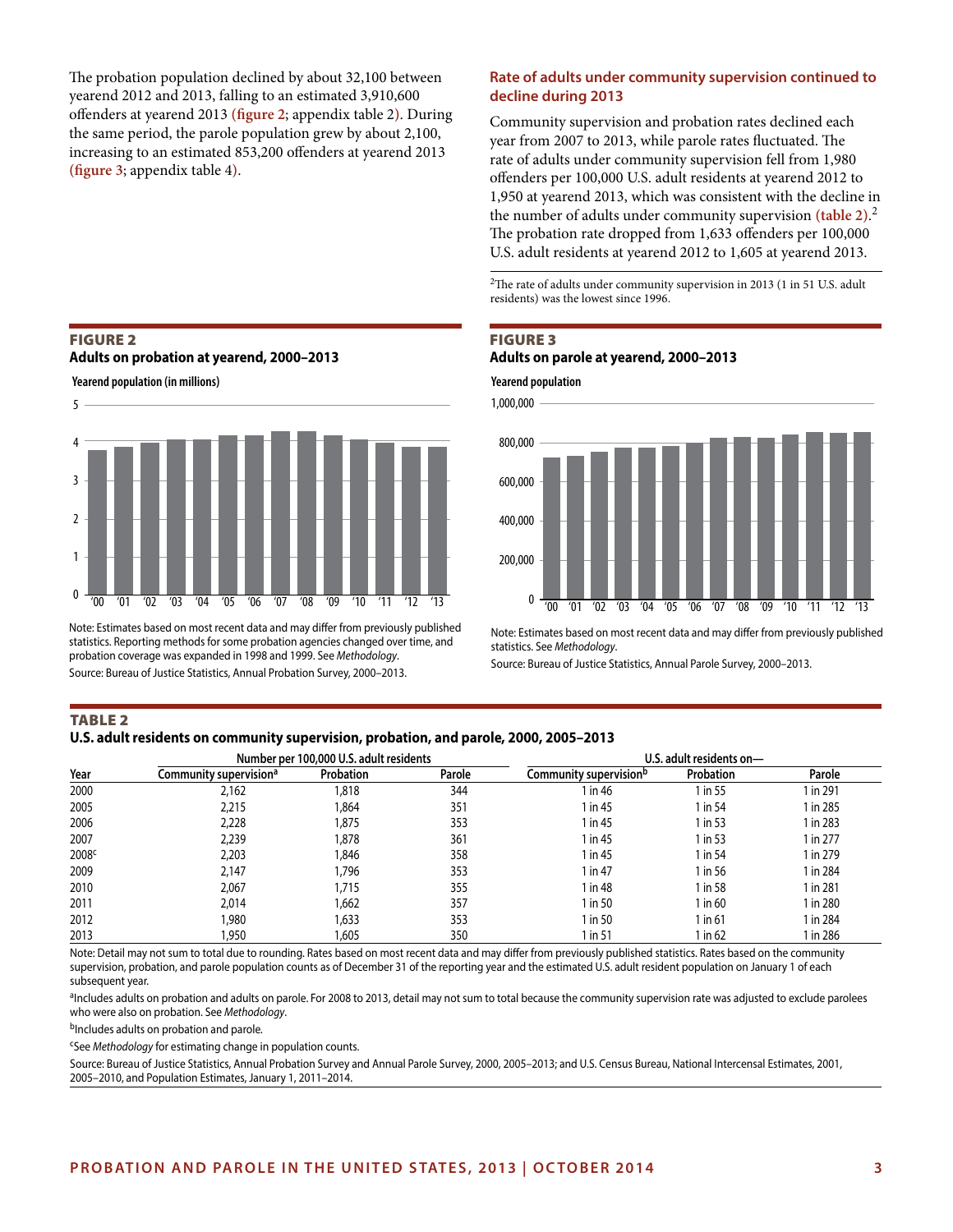Although the number of offenders on parole increased somewhat, the rate declined slightly (from 353 parolees per 100,000 U.S. adult residents at yearend 2012 to 350 at yearend 2013), given that the U.S. adult resident population also increased.

# **Probation entries increased following five consecutive years of decline; exits increased after three consecutive years of decline**

During 2013, movement both onto and off probation increased **(figure 4)**. Probation entries increased (up 2.2%) from about 2,048,300 entries during 2012 to 2,094,100 during 2013. Probation exits also increased (up 2.0%) during the same period, from about 2,089,800 exits during 2012 to 2,131,300 during 2013. Overall, more than 4.2 million movements occurred onto and off probation during 2013, compared to nearly 4.1 million during 2012.

During 2009, the number of exits from probation exceeded the number of entries for the first time since data collection began. This trend continued during 2013, with exits from probation exceeding entries by approximately 37,200. (See *Methodology* for a discussion of estimating change in population counts.)

#### **Completion rates for probationers have remained stable since 2009**

The completion rate—turnover due to completing the term of supervision either through a full-term completion or early discharge—was 36 exits per 100 probationers during 2013. This rate is consistent with rates observed since 2009 **(table 3)**.

The rate at which probationers exit supervision—the number that exit probation divided by the average of the probation population at the beginning and end of the year—provides a measure of how quickly the population turns over and an

#### FIGURE 4

# **Estimated probation entries and exits, 2000–2013**



Note: Counts rounded to the nearest 100. Estimates based on most recent data and may differ from previously published statistics. See *Methodology*. Source: Bureau of Justice Statistics, Annual Probation Survey, 2000–2013.

# TABLE 3

## **Rate of probation exits, by type of exit, 2008–2013**

| Type of exit                                                     | 2008   | 2009   | 2010   | 2011   | 2012   | 2013   |
|------------------------------------------------------------------|--------|--------|--------|--------|--------|--------|
| Total exit rate <sup>a</sup>                                     | 55     | 55     | 55     | 55     | 53     | 54     |
| Completion                                                       | 35     | 36     | 36     | 36     | 36     | 36     |
| Incarceration <sup>b</sup>                                       |        |        |        |        | 8      |        |
| Absconder                                                        |        |        |        |        |        |        |
| Discharged to custody, detainer, or warrant                      |        |        |        |        |        |        |
| Other unsatisfactory <sup>c</sup>                                | b      | 6      | h      |        |        |        |
| Transferred to another probation agency                          |        |        |        |        |        |        |
| Death                                                            |        |        |        |        |        |        |
| Other <sup>d</sup>                                               |        |        |        |        |        |        |
| Estimated mean time served on probation (in months) <sup>e</sup> | 22 mo. | 22 mo. | 22 mo. | 22 mo. | 23 mo. | 22 mo. |

Note: Rate per 100 probationers. Detail may not sum to total due to rounding. Rates based on most recent data and may differ from previously published statistics. See *Methodology*.

--Less than 0.5 per 100 probationers.

a The ratio of the number of probationers exiting supervision during the year to the average daily probation population (i.e., average of the January 1 and December 31 populations within the reporting year).

<sup>b</sup>Includes probationers who were incarcerated for a new offense and those who had their current probation sentence revoked (e.g., violating a condition of supervision).

cIncludes probationers discharged from supervision who failed to meet all conditions of supervision, including some with only financial conditions remaining, some who had their probation sentence revoked but were not incarcerated because their sentence was immediately reinstated, and other types of unsatisfactory exits. Includes some early terminations and expirations of sentence.

dIncludes, but not limited to, probationers who were discharged from supervision through a legislative mandate because they were deported or transferred to the jurisdiction of Immigration and Customs Enforcement; were transferred to another state through an interstate compact agreement; had their sentence dismissed or overturned by the court through an appeal; had their sentence administratively closed, deferred, or terminated by the court; were awaiting a hearing; and were released on bond.

eCalculated as the inverse of the exit rate times 12 months. See *Methodology*.

Source: Bureau of Justice Statistics, Annual Probation Survey, 2008–2013.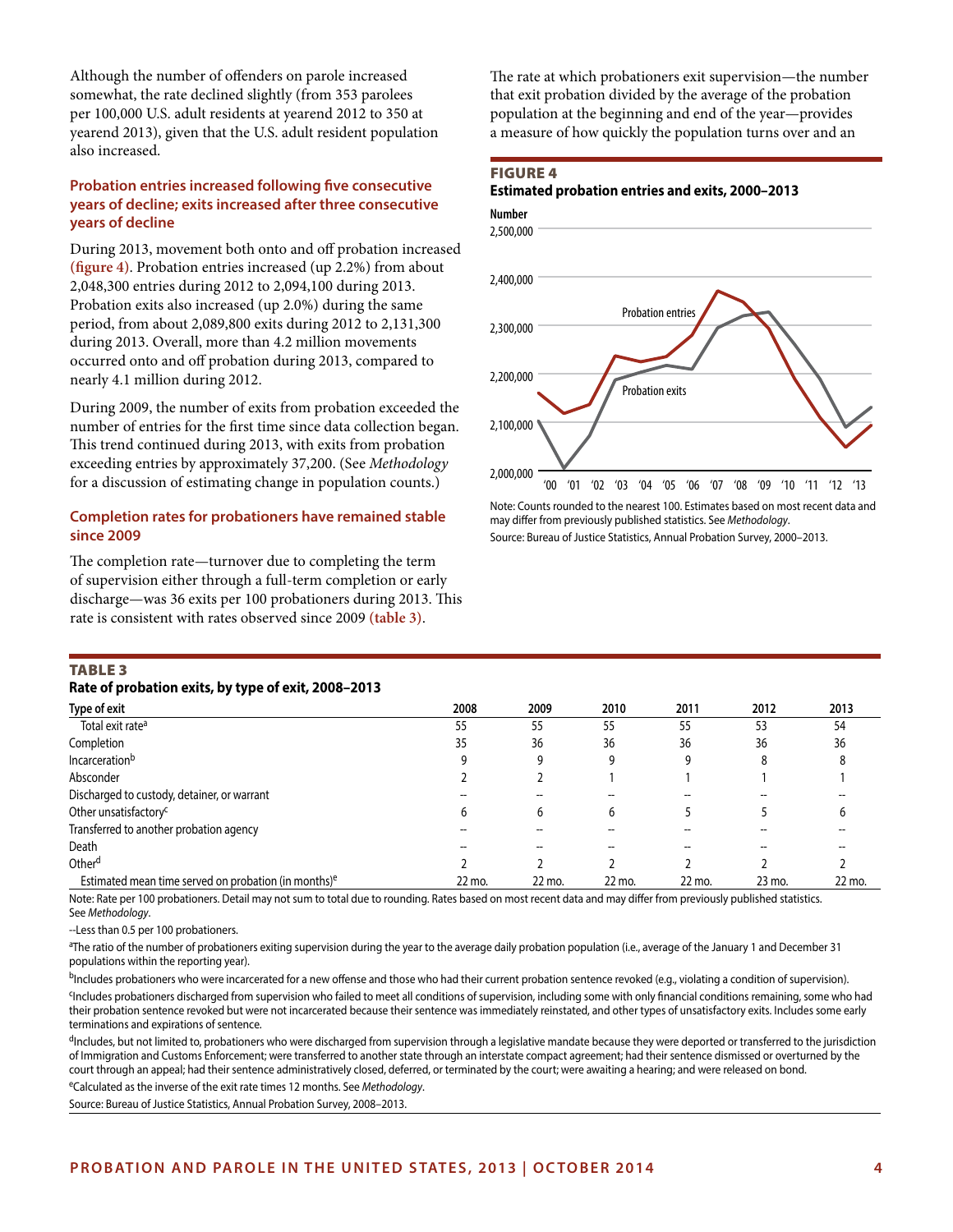indirect measure of the average time an offender can expect to serve on probation. The exit rate increased slightly during 2013, from 53 per 100 probationers in 2012 to 54 per 100 in 2013, which resulted in a small decline in the mean length of stay on probation (from 23 months in 2012 to 22 months in 2013).

During 2013, 66% of the 2,131,300 probationers who exited supervision were discharged because they either completed their term of supervision or received an early discharge **(table 4)**. The incarceration rate (15%) was unchanged from 2012.

#### **Incarceration rate among at-risk probationers remained stable in 2013**

The incarceration rate among probationers at risk of violating their conditions of supervision—including incarceration for a new offense, a revocation, and other reasons—was stable in 2013 at 5.4% **(figure 5)**. The incarceration rate is defined as the ratio of the number of probationers who were discharged during the year as the result of incarceration to the number of probationers who were at risk of incarceration at any point during the year. The probation population at risk of incarceration is comprised of the population at the beginning of the year and all probation entries during the year.

# **Percentage of females on probation increased slightly since 2000**

The percentage of females in the adult probation population increased slightly over the past decade, climbing from 22% in 2000 to 25% in 2013 (appendix table 3). At yearend 2013, over half (54%) of probationers were non-Hispanic white, 30% were non-Hispanic black, and 14% were Hispanic or Latino a similar distribution for race and Hispanic origin observed since 2000.

The percentage of probationers supervised for a felony offense increased from 52% in 2000 to 55% in 2013. The percentage of probationers on active status has decreased since 2000, falling from 76% in 2000 to 69% in 2013.

#### FIGURE 5

#### **Estimated percent of the at-risk probation population incarcerated, 2000–2013**



Note: Estimates based on most recent data and may differ from previously published statistics. The at-risk population is defined as the number of probationers under supervision at the start of the year (January 1) plus the number who entered supervision during the year. See *Methodology.*

Source: Bureau of Justice Statistics, Annual Probation Survey, 2000–2013.

#### TABLE 4

| Probationers who exited supervision, by type of exit, 2008-2013 |  |  |  |  |
|-----------------------------------------------------------------|--|--|--|--|
|-----------------------------------------------------------------|--|--|--|--|

| Type of exit                                | 2008      | 2009      | 2010      | 2011      | 2012      | 2013      |
|---------------------------------------------|-----------|-----------|-----------|-----------|-----------|-----------|
| Total                                       | 100%      | 100%      | 100%      | 100%      | 100%      | 100%      |
| Completion                                  | 63%       | 65%       | 65%       | 66%       | 68%       | 66%       |
| Incarceration <sup>a</sup>                  | 17        | 16        | 16        | 16        | 15        | 15        |
| Absconder                                   |           |           |           |           |           |           |
| Discharged to custody, detainer, or warrant |           |           |           |           |           |           |
| Other unsatisfactory <sup>b</sup>           | 10        | 10        |           |           |           |           |
| Transferred to another probation agency     |           |           |           |           |           |           |
| Death                                       |           |           |           |           |           |           |
| Other <sup>c</sup>                          |           |           |           |           |           |           |
| Estimated number <sup>d</sup>               | 2,320,100 | 2,327,800 | 2,261,300 | 2,189,100 | 2,089,800 | 2,131,300 |

Note: Detail may not sum to total due to rounding. Percents based on most recent data and may differ from previously published statistics. Percents based on probationers with known type of exit. Reporting methods for some probation agencies changed over time. See *Methodology*.

 $-$  Less than 0.5%

aIncludes probationers who were incarcerated for a new offense and those who had their current probation sentence revoked (e.g. violating a condition of supervision). <sup>b</sup>Includes probationers discharged from supervision who failed to meet all conditions of supervision, including some with only financial conditions remaining, some who had their probation sentence revoked but were not incarcerated because their sentence was immediately reinstated, and other types of unsatisfactory exits. Includes some early terminations and expirations of sentence.

cIncludes, but not limited to, probationers who were discharged from supervision through a legislative mandate because they were deported or transferred to the jurisdiction of Immigration and Customs Enforcement; were transferred to another state through an interstate compact agreement; had their sentence dismissed or overturned by the court through an appeal; had their sentence administratively closed, deferred, or terminated by the court; were awaiting a hearing; and were released on bond.

dCounts rounded to the nearest 100. Calculated as the inverse of the exit rate times 12 months. Includes estimates for nonreporting agencies. See *Methodology*. Source: Bureau of Justice Statistics, Annual Probation Survey, 2008–2013.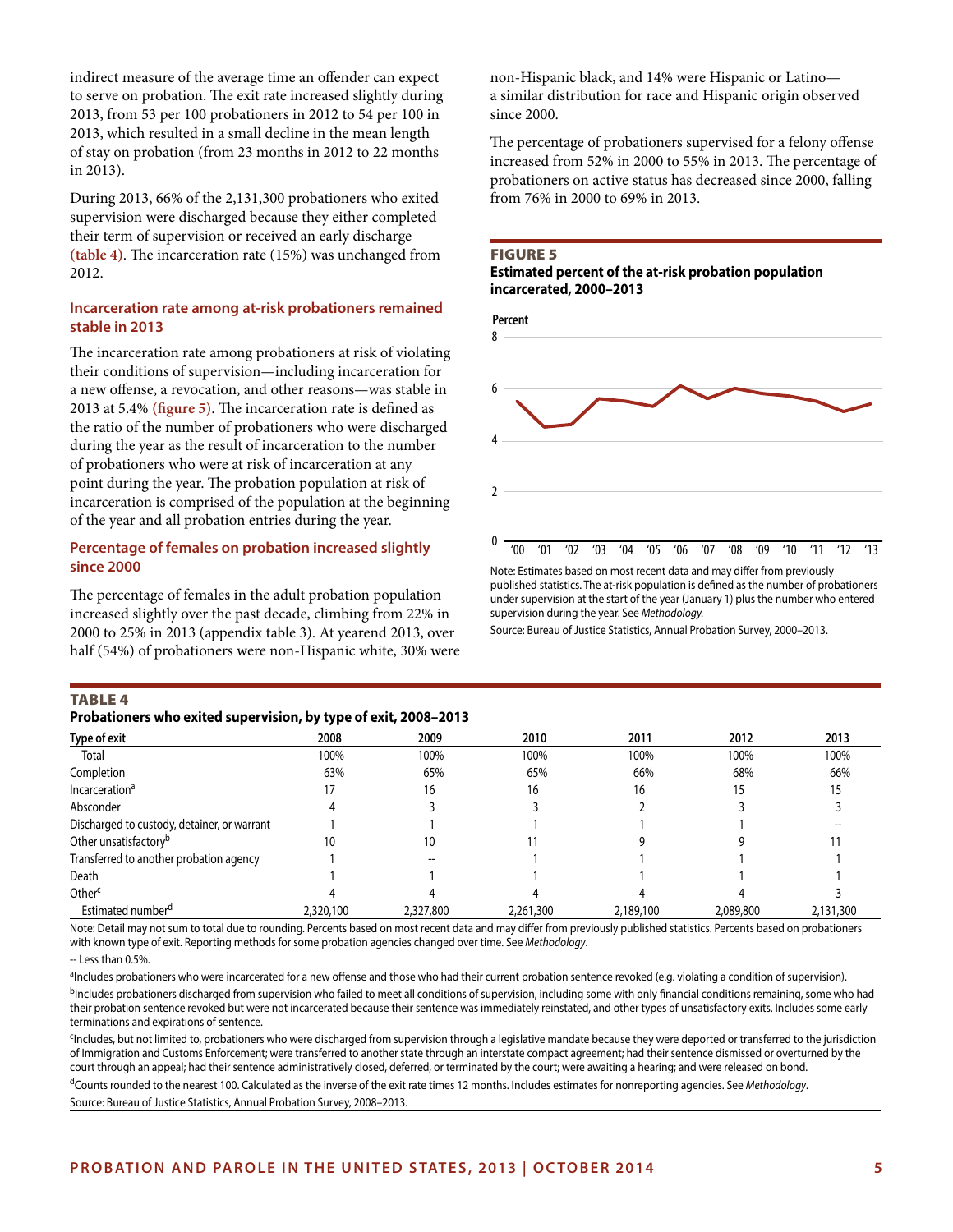# **California Public Safety Realignment**

California's Public Safety Realignment (PSR) policy responded to a U.S. Supreme Court mandate to reduce prison overcrowding. The policy took effect on October 1, 2011. The PSR is designed to reduce the prison population through normal attrition of the existing population while placing new offenders not convicted of violent, serious, or sexual offenses under county jurisdiction for incarceration in local jail facilities rather than state prisons. Under the PSR, offenders not convicted of violent, serious, or sexual offenses who are serving time in state prisons become eligible for post-release community supervision (PRCS) rather than the traditional state parole. Some new offenders receive a straight sentence to county jail, while other new offenders' sentences include a term of mandatory supervision (MS) in the community following release from incarceration. Both the PRCS and MS populations fall within the BJS definition of parole, which includes post-custody conditional supervision.

At yearend 2013, California's combined parole population (87,500 offenders) included an estimated 45,600 offenders under state parole by the California Department of Corrections and Rehabilitation (CDCR), 33,100 offenders on PRCS, and 8,800 offenders on MS **(figure 6)**. At yearend 2010, the year before PSR took effect, California's parole population (105,100 offenders) was comprised entirely of parolees under state parole. By yearend 2013, the state's combined parole population declined by 17,600 offenders. During this time, California's state parole population declined by 59,500 offenders, while the PRCS and MS populations increased to 41,900 offenders. Nationally, the parole population grew by 12,500 offenders (up 1.5%) between yearend 2010 and yearend 2013. The increase of about 4.1% (up 30,100 offenders) in jurisdictions other than California since 2010 was partially offset by the decrease in California's parole population.

Combined total entries to parole in California declined 64%, from 166,300 offenders in 2010 (when all entries were to state parole) to an estimated 60,000 in 2013 **(figure 7)**. 3 This was the result of a decrease in entries to state parole of nearly 80%, to an estimated 35,400 during 2013.

<sup>3</sup>Entries and exits to state parole supervision for 2013 were not available from the CDCR and were imputed by BJS. See *Methodology.*

#### FIGURE 6

**California adult parole population, 2010 and 2013**



Note: Estimates based on most recent data and may differ from previously published statistics. See *Methodology*.

/ Value equals zero.

Source: Bureau of Justice Statistics, Annual Parole Survey, 2010 and 2013.

#### FIGURE 7 **California parole entries, 2010 and 2013**



Note: Estimates based on most recent data and may differ from previously published statistics. See *Methodology*.

\*Data were imputed.

/ Value equals zero.

Source: Bureau of Justice Statistics, Annual Parole Survey, 2010 and 2013.

*continued on next page*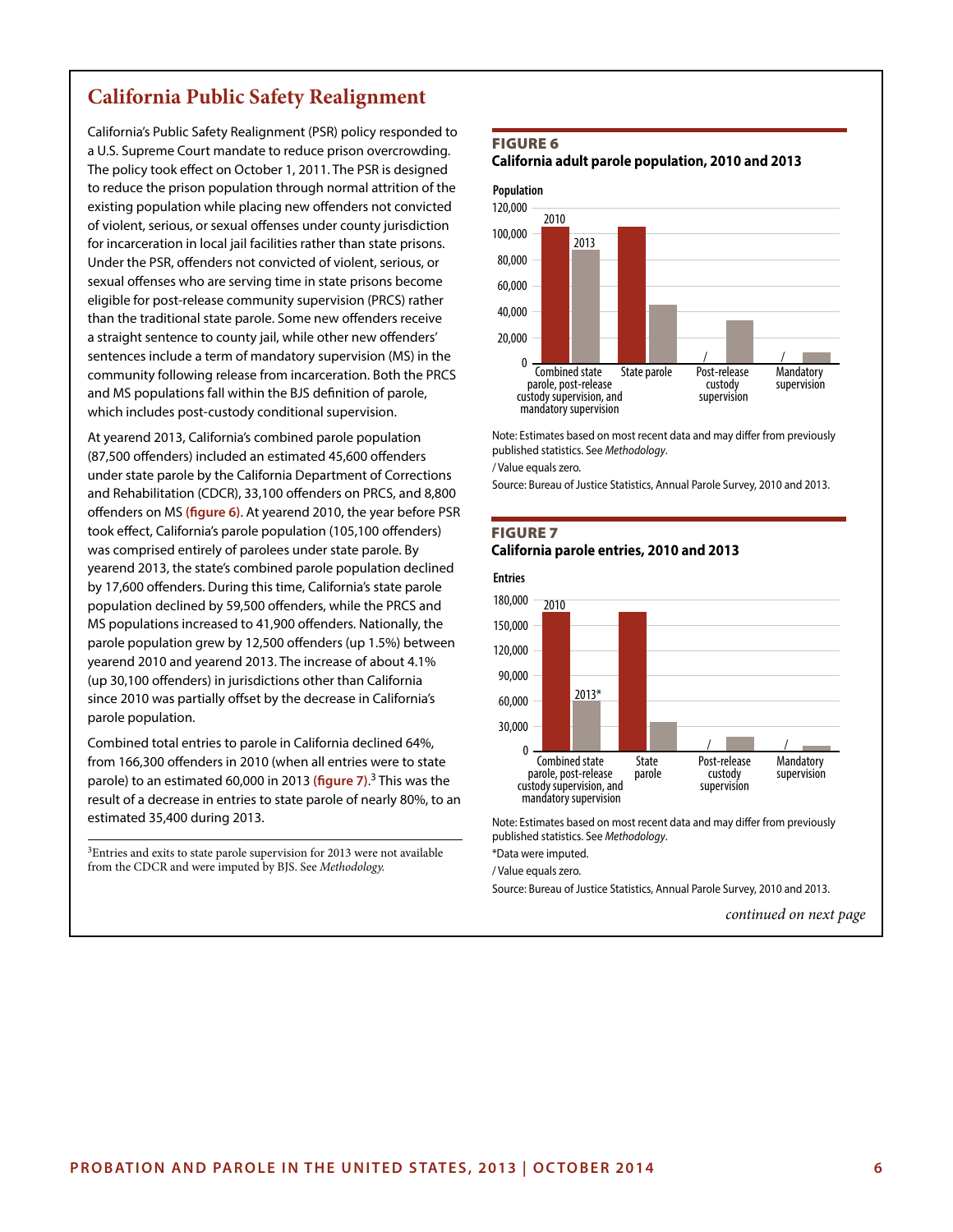# **California Public Safety Realignment (continued)**

The smaller number of entries to state parole during 2013 was partially offset by entries to the newly established PRCS and MS. In 2013, state parolees accounted for 59% (35,400) of combined total entries, PRCS accounted for 30% (17,900), and MS accounted for 11% (6,700). In 2013, combined total exits (67,600) from parole supervision exceeded entries (60,000). **(figure 8)**.

# FIGURE 8





\*Data were imputed.

/ Value equals zero

Source: Bureau of Justice Statistics, Annual Parole Survey, 2010 and 2013.

Since PSR was implemented, entries to probation increased nearly 15%, from an estimated 149,000 offenders in 2010 to 170,800 in 2013. During the same period, California's probation population remained relatively stable, growing 0.4% (up about 1,200 offenders) **(table 5)**.

# TABLE 5

#### **California adult probation population, 2010 and 2013**

|                                                                               |         | population       |  |  |  |  |  |
|-------------------------------------------------------------------------------|---------|------------------|--|--|--|--|--|
| 149,029                                                                       | 167,883 | 292,874          |  |  |  |  |  |
| 170,803                                                                       | 166,655 | 294.057          |  |  |  |  |  |
|                                                                               |         |                  |  |  |  |  |  |
| 14.6%                                                                         |         |                  |  |  |  |  |  |
| $-0.7$                                                                        |         |                  |  |  |  |  |  |
| 0.4                                                                           |         |                  |  |  |  |  |  |
| Source: Bureau of Justice Statistics, Annual Probation Survey, 2010 and 2013. |         |                  |  |  |  |  |  |
|                                                                               |         | exits<br>entries |  |  |  |  |  |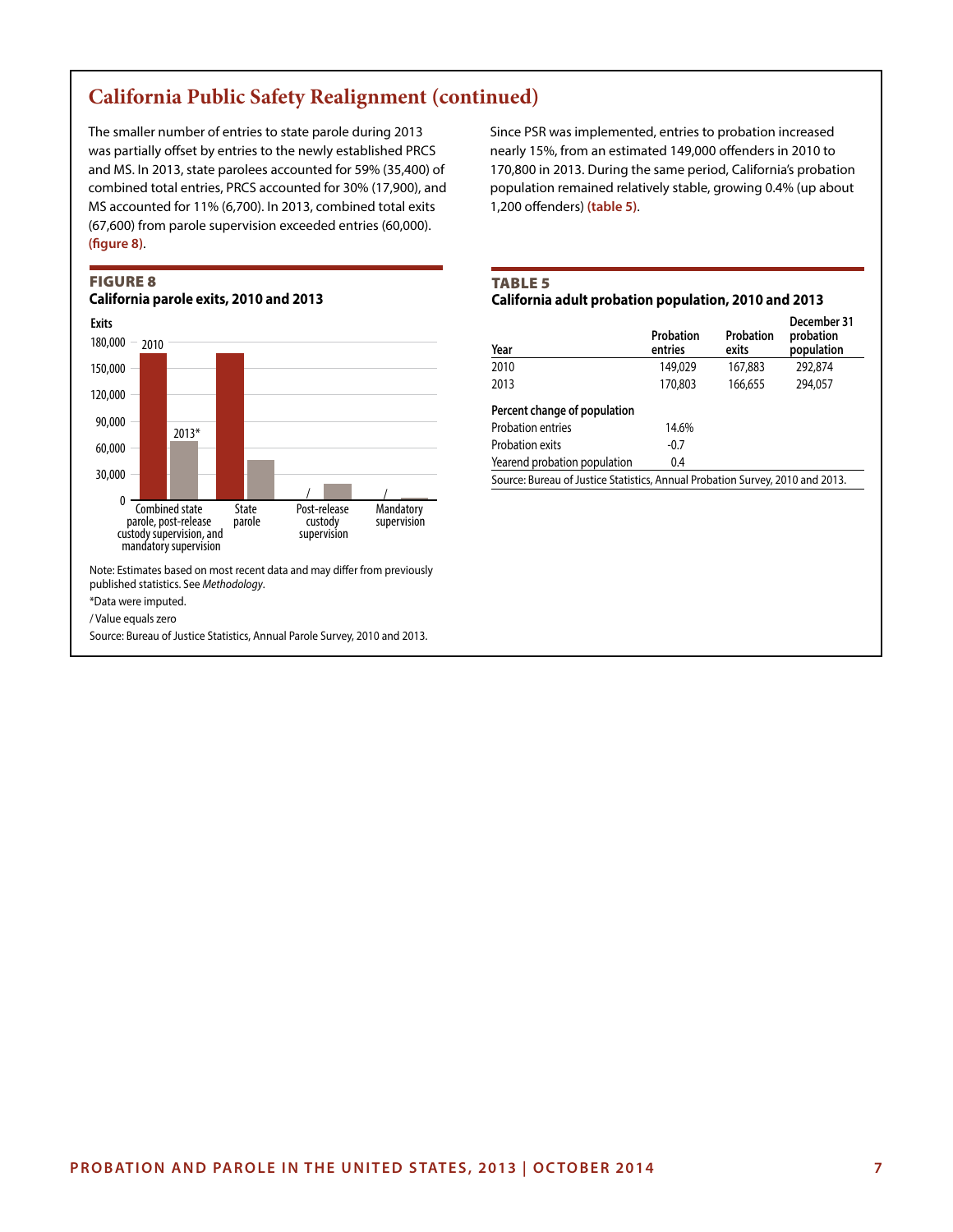## **U.S. parole population increased slightly in 2013**

From yearend 2012 to 2013, the parole population increased slightly (up about 2,100 offenders), from an estimated 851,200 offenders at yearend 2012 to 853,200 at yearend 2013. Both the state (up about 1,600 offenders) and federal (up 500 offenders) parole populations grew slightly during this period.

#### **Parole entries and exits declined during 2013; exits decreased at a faster rate**

In 2013, about 922,900 movements occurred onto and off parole, with an estimated 465,400 entries and about 457,500 exits **(figure 9)**. Both entries and exits have declined since 2009. During 2013, the decline in exits (7.8%) exceeded the decline in entries (6.2%). The decline in entries to parole was consistent with the 2.1% decline in the number of prison releases from yearend 2012 to yearend 2013. For more information, see *Prisoners in 2013* (NCJ 247282, BJS web, September 2014).

# FIGURE 9

**Estimated parole entries and exits, 2000–2013**



Note: Counts rounded to the nearest 100. Estimates based on most recent data and may differ from previously published statistics. See *Methodology*. Source: Bureau of Justice Statistics, Annual Parole Survey, 2000–2013.

#### **Parole turnover rate decreased for fourth consecutive year**

The parole turnover rate fell from 58 exits per 100 parolees in 2012 to 54 per 100 parolees in 2013, continuing a downward trend that started in 2009 **(table 6)**. This decline resulted in an increase in the mean length of stay on parole, rising from 21 months in 2012 to 22 months in 2013.

The rate of parolees who completed their term of supervision or received an early discharge decreased from 34 per 100 parolees in 2012 to 33 per 100 parolees in 2013, while the rate of parolees who exited supervision and returned to incarceration decreased from 15 per 100 parolees in 2012 to 14 per 100 parolees in 2013.

#### TABLE 6

#### **Rate of parole exits, by type of exit, 2008–2013**

| Type of exit                        | 2008 | 2009 | 2010 | 2011           | 2012 | 2013 |
|-------------------------------------|------|------|------|----------------|------|------|
| Total exit rate <sup>a</sup>        | 69   | 70   | 67   | 63             | 58   | 54   |
| Completion                          | 34   | 35   | 35   | 33             | 34   | 33   |
| <b>Returned to incarceration</b>    | 24   | 24   | 22   | 20             | 15   | 14   |
| With new sentence                   | 6    | 6    | 6    | 5              | 5    | 5    |
| With revocation                     | 17   | 17   | 16   | 13             | 8    | 8    |
| Other/unknown                       |      |      |      | $\overline{2}$ |      | 2    |
| Absconder                           |      | 6    | 6    | 6              | 6    | 4    |
| Other unsatisfactory <sup>b</sup>   |      |      |      |                |      |      |
| <b>Transferred to another state</b> |      |      |      |                |      | 0    |
| Death                               |      |      |      |                |      |      |
| Other <sup>c</sup>                  |      | 2    |      | ς              |      |      |
| Estimated mean time served          |      |      |      |                |      |      |

on parole (in months)<sup>d</sup> 17 mo. 17 mo. 18 mo. 19 mo. 21 mo. 22 mo. Note: Rate per 100 parolees. Detail may not sum to total due to rounding. Rates based on most recent data and may differ from previously published statistics. See *Methodology*. Rates based on parolees with known type of exit. Type of exit for 2013 includes imputed data for California, based on information provided for 2012. See appendix table 7 for reported type of exit by jurisdiction.

<sup>a</sup>The ratio of the number of parolees exiting supervision during the year to the average daily parole population (i.e., average of the January 1 and December 31 populations within the reporting year).

bIncludes parolees discharged from supervision who failed to meet all conditions of supervision, including some who had their parole sentence revoked but were not incarcerated because their sentence was immediately reinstated, and other types of unsatisfactory exits. Includes some early terminations and expirations of sentence reported as unsatisfactory exits.

<sup>c</sup>Includes, but not limited to, parolees who were discharged from supervision because they were deported or transferred to the jurisdiction of Immigration and Customs Enforcement, had their sentence terminated by the court through an appeal, or were transferred to another state through an interstate compact agreement and discharged to probation supervision.

dCalculated as the inverse of the exit rate times 12 months. See *Methodology*. Source: Bureau of Justice Statistics, Annual Parole Survey, 2008–2013.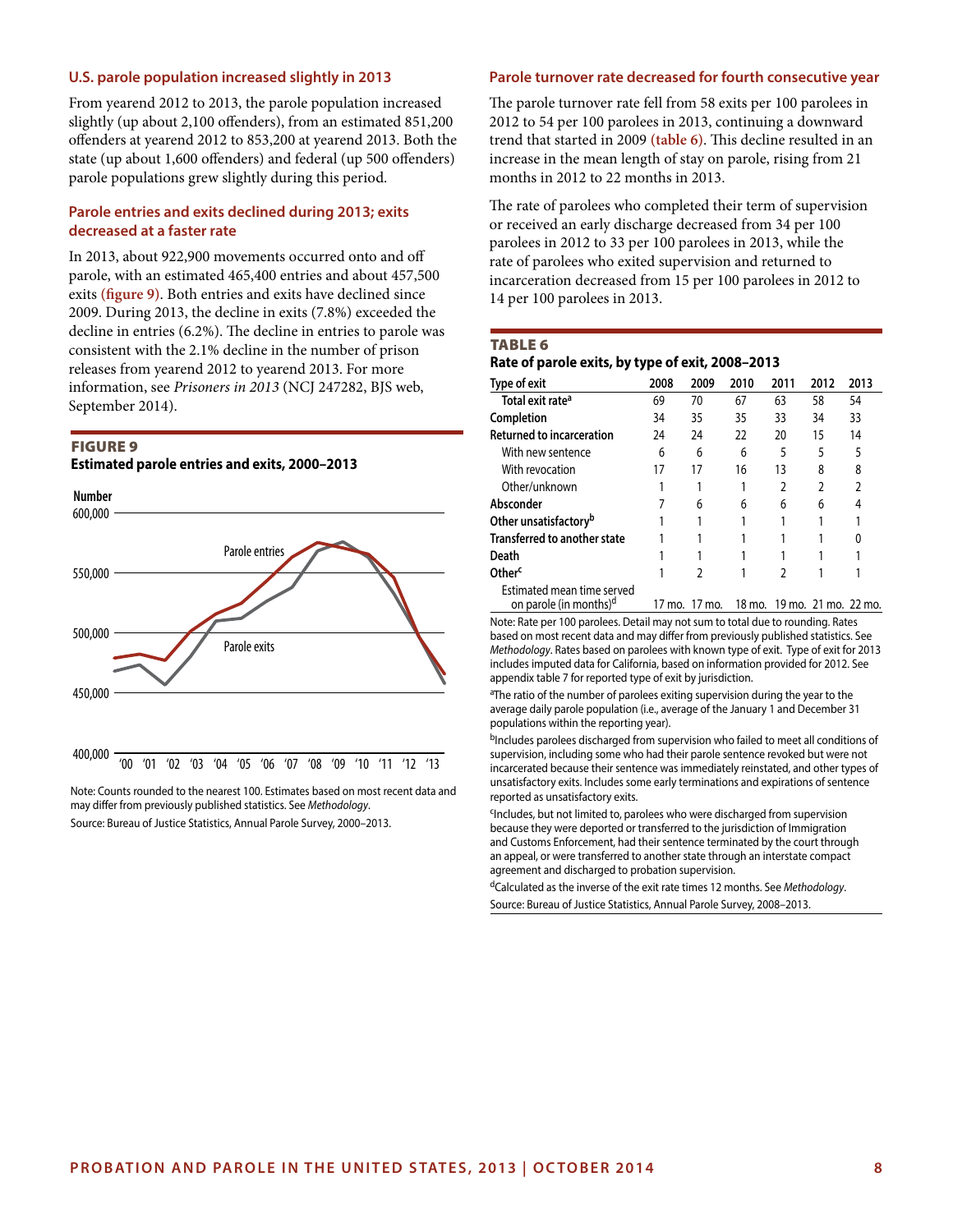#### **Reincarceration rate among at-risk parolees remained stable during 2013**

An estimated 9.3% of all parolees who were at risk of reincarceration were incarcerated during 2013—about the same as in 2012 **(figure 10)**. The incarceration rate is defined as the ratio of the number of parolees who were discharged during the year as the result of incarceration to the number of parolees who were at risk of incarceration at any point during the year. The parole population at risk of incarceration is defined as the sum of the population at the beginning of the year and all parole entries during the year.

During 2013, 3.0% of parolees who were at risk of reincarceration were incarcerated for a new sentence. The rate at which parolees were reincarcerated as a result of revocation was about 5.4% in 2013.

## **Most characteristics of parolees were unchanged during 2013**

Characteristics of adult parolees remained stable when compared to those in 2012. Males continued to make up about 88% of the adult parole population (appendix table 6). Approximately 43% of parolees were non-Hispanic white, 38% were non-Hispanic black, and 17% were Hispanic or Latino. The percentage of parolees on active supervision increased from 82% in 2012 to 84% in 2013. During the same period, the majority (95%) of parolees had a maximum sentence of one year or more and 29% of parolees were being supervised for a violent offense—both levels unchanged from those observed in 2012.

#### FIGURE 10

**Estimated percent of the at-risk parole population returned to incarceration, 2000–2013**

**Percent**



2000 2001 2002 2003 2004 2005 2006 2007 2008 2009 2010 2011 2012 2013

Note: Percents based on most recent data and may differ from previously published statistics. See *Methodology*. Estimates based on parolees with known type of exit. Type of exit for 2013 includes imputed data for California, based on information provided for 2012. See appendix table 7 for reported type of exit by jurisdiction. The at-risk population is defined as the number of parolees under supervision at the start of the year (January 1) plus the number who entered supervision during the year. See *Methodology*.

Source: Bureau of Justice Statistics, Annual Parole Survey, 2000–2013.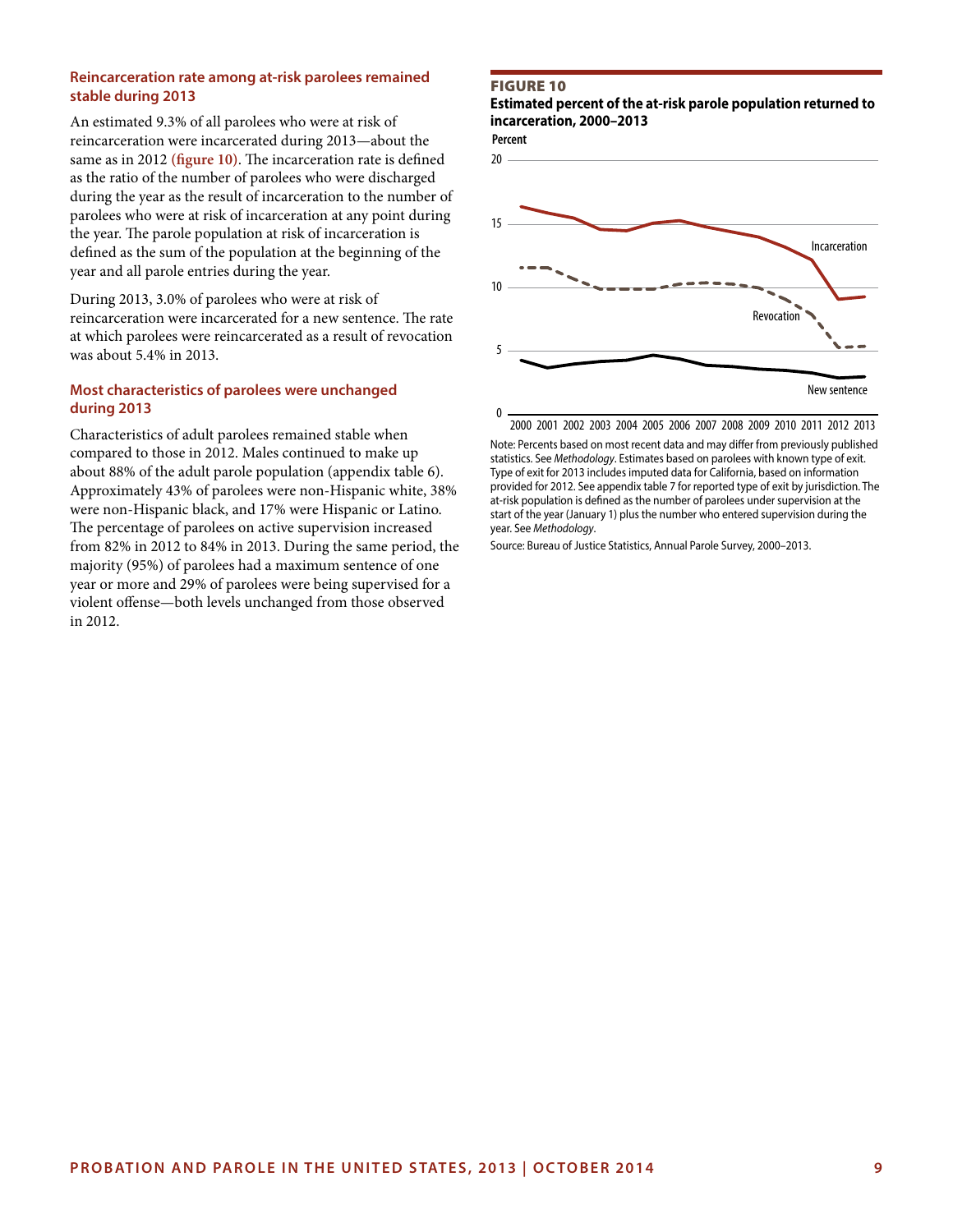# **Methodology**

The Bureau of Justice Statistics' (BJS) Annual Probation Survey and Annual Parole Survey began in 1980 and collect data from probation and parole agencies in the United States that supervise adults. In these data, adults are persons subject to the jurisdiction of an adult court or correctional agency. Juveniles prosecuted as adults in a criminal court are considered adults. Juveniles under the jurisdiction of a juvenile court or correctional agency are excluded from these data. The National Criminal Justice Information and Statistics Service of the Law Enforcement Assistance Administration, BJS's predecessor agency, began a statistical series on parole in 1976 and on probation in 1979.

The two surveys collect data on the total number of adults supervised in the community on January 1 and December 31 each year, the number of entries and exits to supervision during the reporting year, and characteristics of the population at yearend. See appendix tables for detailed data.

Both surveys cover all 50 states, the District of Columbia, and the federal system. BJS depends on the voluntary participation of state central reporters and separate state, county, and court agencies for these data.

During 2013, Westat (Rockville, MD) served as BJS's collection agent for the 50 states and the District of Columbia. Data for the federal system were provided directly to BJS from the Office of Probation and Pretrial Services, Administrative Office of the United States Courts through the Federal Justice Statistics Program.

## **Probation**

The 2013 Annual Probation Survey was sent to 468 respondents: 33 central state reporters; 435 separate state, county, or court agencies, including the state probation agency in Pennsylvania, which also provided data for 65 counties in Pennsylvania; the District of Columbia; and the federal system. The states with multiple reporters were Alabama (3), Arizona (2), Colorado (8), Florida (41), Georgia (2), Idaho (2), Kentucky (3), Michigan (134), Missouri (2), Montana (4), New Mexico (2), Ohio (187), Oklahoma (3), Pennsylvania (2), Tennessee (3), Washington (33), and West Virginia (2).

Two localities in Colorado, five in Florida, 13 in Michigan, nine in Ohio, and two in Washington did not provide data for the 2013 collection. For these localities, the agency's most recent December 31 population was used to estimate the January 1 and December 31, 2013, populations. The largest respondent in Oklahoma, composing the majority of the state's probation population, provided limited estimates for the 2013 collection that were used in the state and national totals but not used to estimate Oklahoma state populations.

## **Parole**

The 2013 Annual Parole Survey was sent to 54 respondents: 50 central state reporters; one municipal agency in Alabama; the state parole agency in Pennsylvania, which also provided data for 65 counties in Pennsylvania; the District of Columbia; and the federal system.

In this report, federal parole includes a term of supervised release from prison, mandatory release, parole, military parole, and special parole. A term of supervised release is ordered at the time of sentencing by a federal judge, and it is served after release from a federal prison sentence. Definitional differences exist between parole reported here and in other BJS statistical series.

Additional information about the data collection instruments is available on the BJS website at www.bjs.gov.

#### **Adjustments to account for offenders with dual community correctional status**

Some offenders on probation or parole may have had dual community correctional statuses because they were serving separate probation and parole sentences concurrently. With the 2007 data, BJS began collecting information on the number of parolees who were also on probation at yearend. To avoid double counting, the total community supervision populations from 2008 through 2013 reported in figure 1 (and the 2013 counts in appendix table 1) have been adjusted based on available information by excluding the total number of parolees who were also on probation. As a result, the probation and parole counts from 2008 through 2013 do not sum to the total community supervision population in the same year.

All of the estimates for parolees with dual community correctional statuses are based on data reported by parole agencies that were able to provide the information for the reporting year **(table 7)**. Some probation and parole agencies

#### TABLE 7

# **Parolees on probation excluded from the January 1 and December 31 community supervision populations, 2008–2013**

| Year | January 1* | December 31 |
|------|------------|-------------|
| 2008 | 3,562      | 3,905       |
| 2009 | 3,905      | 4.959       |
| 2010 | 8.259      | 8.259       |
| 2011 | 8,259      | 10,958      |
| 2012 | 10,958     | 12,672      |
| 2013 | 12,672     | 12,511      |

Note: Counts based on most recent data and may differ from previously published statistics.

\*For 2008–2009 and 2011–2013, data were based on the count as of December 31 of the prior reporting year. For 2010, the count as of December 31, 2010, was used as a proxy because additional states reported these data in 2010.

Source: Bureau of Justice Statistics, Annual Probation Survey and Annual Parole Survey, 2008–2013.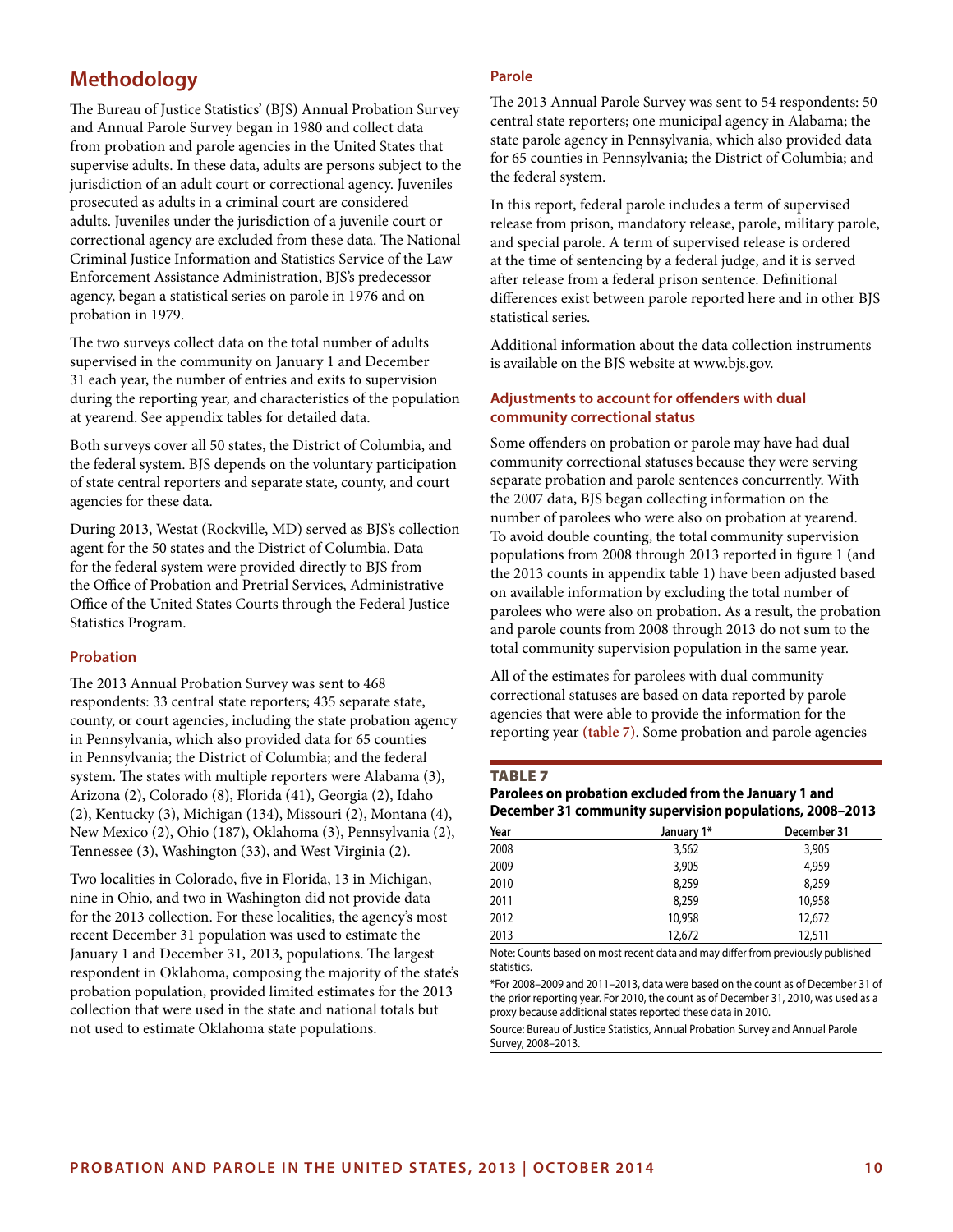were not able to provide these data. Therefore, the total number of parolees also on probation from 2008 through 2013 may be underestimated, which may result in overestimations of the total population under community supervision.

#### **Reporting changes in the number of adults on probation and parole, 2000–2013**

In a given data collection year, respondents are asked to provide both the January 1 and December 31 population counts. At times, the January 1 count differs greatly from the December 31 count of the prior year. The difference reported may result from administrative changes, such as implementing new information systems, resulting in data review and cleanup; reconciling probationer records; reclassifying offenders, including those on probation to parole and offenders on dual community supervision statuses; and including certain probation populations not previously reported (e.g., supervised for an offense of driving while intoxicated or under the influence, some probationers who had absconded, and some on an inactive status). The cumulative discrepancies between the yearend and beginning year (for the year following) between 2000 and 2012 in the probation population counts resulted in an overall decline of about 136,543 probationers **(table 8)**. Discrepancies between the yearend and following year parole population count resulted in an increase of about 11,158 parolees between 2000 and 2012 **(table 9)**.

#### TABLE 8

#### **Change in the number of adults on probation based on reporting changes, 2000–2012**

|                                 | December 31          |            |
|---------------------------------|----------------------|------------|
| Year                            | probation population | Change*    |
| 2000                            | 3,839,532            | $-13,323$  |
| 2001                            | 3,934,713            | $-2,982$   |
| 2002                            | 3,995,165            | 28,902     |
| 2003                            | 4,073,987            | 18,856     |
| 2004                            | 4,140,638            | 3,154      |
| 2005                            | 4,162,495            | 4,262      |
| 2006                            | 4,237,023            | $-21,662$  |
| 2007                            | 4,293,163            | $-58,692$  |
| 2008                            | 4,270,917            | $-32,327$  |
| 2009                            | 4,198,155            | $-73,122$  |
| 2010                            | 4,055,514            | $-2.399$   |
| 2011                            | 3,971,319            | 9.771      |
| 2012                            | 3,942,776            | 3,019      |
| Total change, yearend 2000–2012 | 71.115               | $-136,543$ |

Note: Counts based on most recent data and may differ from previously published **statistics** 

\*Calculated as the difference between the December 31 probation population in the reporting year and the January 1 probation population in the following year. Source: Bureau of Justice Statistics, Annual Parole Survey, 2000–2012.

#### **Probation coverage expanded, 1998–1999**

The number of probation agencies included in the survey expanded in 1998 and continued to expand through 1999 to include misdemeanor probation agencies in a few states that fell within the scope of this survey. For a discussion of this expansion, see *Probation and Parole in the United States, 2010* (NCJ 236019, BJS web, November 2011).

#### **Estimating change in population counts**

Technically, the change in the probation and parole populations from the beginning of the year to the end of the year should equal the difference between entries and exits during the year. However, those numbers may not be equal. Some probation and parole information systems track the number of cases that enter and exit community supervision, not the number of offenders. This means that entries and exits may include case counts as opposed to counts of offenders, while the beginning and yearend population counts represent individuals. Additionally, all of the data on entries and exits may not have been logged into the information systems, or the information systems may not have fully processed all of the data before the data were submitted to BJS.

#### TABLE 9

#### **Change in the number of adults on parole based on reporting changes, 2000–2012**

|                                 | December 31       |           |
|---------------------------------|-------------------|-----------|
| Year                            | parole population | Change*   |
| 2000                            | 725,527           | $-1,629$  |
| 2001                            | 731,147           | 1,186     |
| 2002                            | 753,141           | $-2,207$  |
| 2003                            | 773,498           | 23,614    |
| 2004                            | 775,875           | $-4.023$  |
| 2005                            | 784,354           | $-3,738$  |
| 2006                            | 798,219           | 1,656     |
| 2007                            | 826,097           | $-4,920$  |
| 2008                            | 828,169           | 1,391     |
| 2009                            | 824,115           | 13,703    |
| 2010                            | 840.676           | $-78$     |
| 2011                            | 853,852           | $-2,190$  |
| 2012                            | 851,158           | $-11,607$ |
| Total change, yearend 2000-2012 | 127,688           | 11,158    |
|                                 |                   |           |

Note: Counts based on most recent data and may differ from previously published statistics.

\*Calculated as the difference between the December 31 probation population in the reporting year and the January 1 parole population in the following year. Source: Bureau of Justice Statistics, Annual Parole Survey, 2000–2012.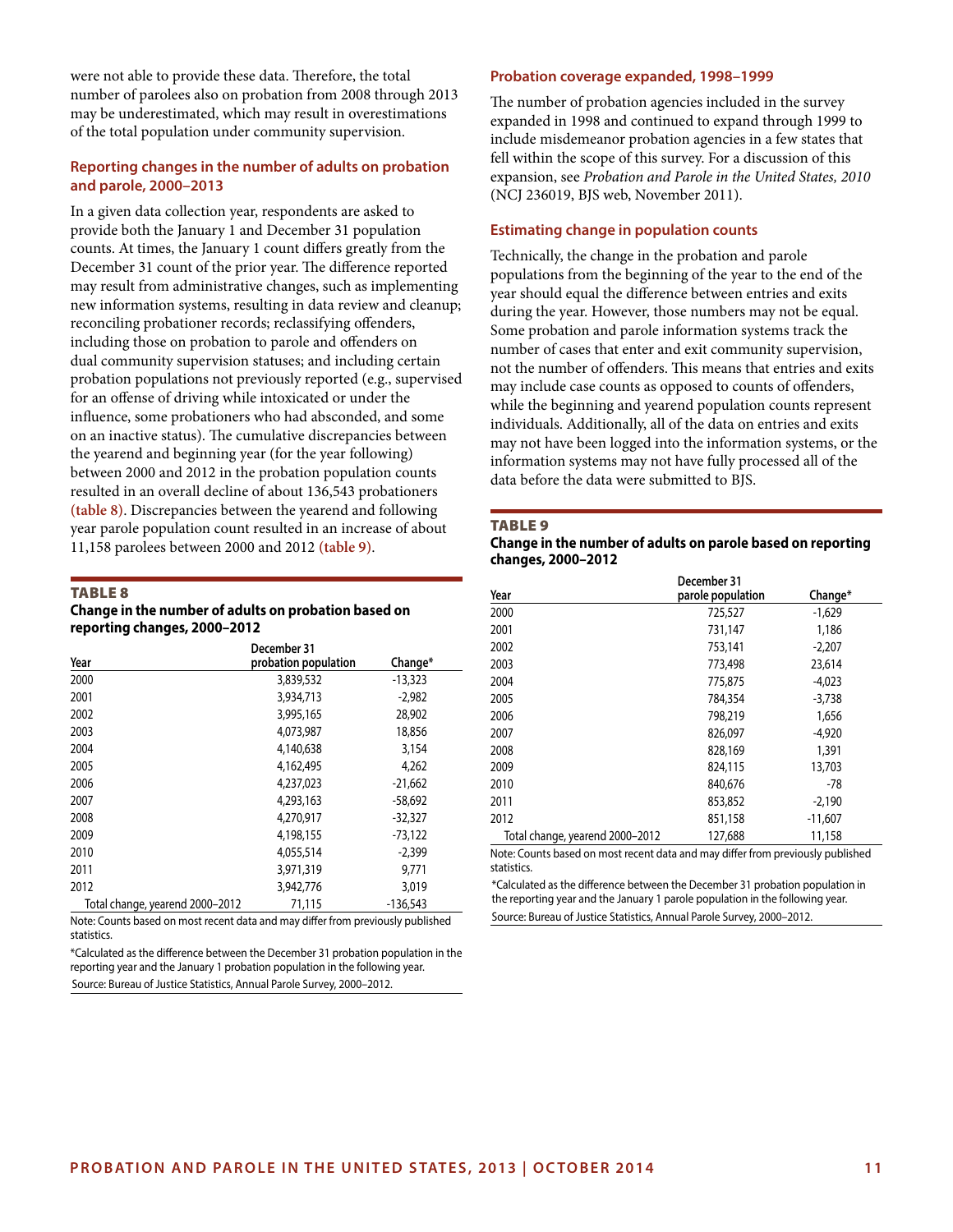At the national level, 2,014 probationers were the difference between the change in the probation population measured by the difference between January 1 and December 31, 2013, populations and the difference between probation entries and exits during 2013. For parole, 5,702 parolees were the difference between the change in the parole population measured by the difference between January 1 and December 31, 2013, populations and the difference between parole entries and exits during 2013.

The percentage change reported in appendix tables 1, 2, and 4 were calculated as the difference between the January 1 and December 31 populations within the reporting year.

In figures 1, 2, and 3, the annual percentage change was based on the difference between the December 31 populations for each year. As previously discussed, jurisdiction counts reported for January 1 may be different from December 31 counts reported in the previous year. As a result, the direction of change based on yearend data could be in the opposite direction of the within-year change.

#### **Imputing for nonreporting agencies during 2013**

BJS used the methods described below to impute missing probation and parole data for key items, including the January 1, 2013, population, entries, exits, and the December 31, 2013, population.

#### *Imputing the January 1, 2013, probation population*

When the January 1, 2013, probation population was missing, the December 31, 2012, probation population value was carried over. This method was used to estimate the January 1, 2013, probation population in nonreporting counties and district agencies in Colorado, Florida, Michigan, Ohio, and Washington.

## *Imputing the December 31, 2013, probation population*

When the December 31, 2013, probation population was missing along with either the total entries or total exits, the missing value was imputed by estimating the net difference between the December 31, 2013, population and the January 1, 2013, population based on the ratio of the 2012 net difference between the December 31, 2012, population and the January 1, 2012, population to the January 1, 2012, population, and then adding the estimated difference to the January 1, 2013, population. This method was used to estimate the December 31, 2013, probation population in nonreporting counties and district agencies in Colorado, Florida, Michigan, Ohio, and Washington.

## *Imputing probation entries*

Based on the availability of data, BJS used three methods of ratio estimation to impute probation entries for agencies not reporting these data. The first method was used to estimate entries for probation agencies that were unable to report these data in 2013 but were able to report in 2012. BJS estimated probation entries in 2013 by using the ratio of entries in

2012 to the agency's probation population on January 1, 2012, and applying that ratio to the agency's January 1, 2013, population. This method was used to estimate probation entries in nonreporting counties and district agencies in Alaska, Colorado, Florida, Kentucky, Michigan, Ohio, and Washington.

The second method was used to estimate 2013 probation entries for agencies that did not report entries in both 2012 and 2013. The ratio of 2013 entries to the January 1, 2013, population among reporting agencies of similar size within the state was used to estimate the number of entries for nonreporting agencies. This method was used to estimate probation entries and exits for nonreporting counties and district agencies in Florida, Michigan, Ohio, and Washington.

The third method was used to estimate probation entries by using the ratio of 2012 imputed entries to the January 1, 2012, probation population and applying that ratio to the agency's January 1, 2013, population. This method was used to estimate probation entries and exits for nonreporting agencies in Colorado, New Mexico, and Rhode Island.

#### *Imputing parole entries*

To estimate parole entries for parole agencies that were unable to report these data in 2013 but were able to report in 2012, BJS calculated the ratio of entries in 2012 to the agency's parole population on January 1, 2012, and applied that ratio to the agency's January 1, 2013, population. This method was used to estimate parole entries in California.

## *Imputing probation and parole exits*

A single method was used to estimate probation and parole exits. For both probation and parole, BJS added the agency's estimated entries in 2013 to the agency's population on January 1, 2013, and subtracted that estimate from the population on December 31, 2013. For probation, this method was used in Colorado, Florida, Kentucky, Michigan, New Mexico, Ohio, Rhode Island, Washington, and West Virginia. For parole, this method was used in California.

# **Calculating mean length of stay**

Mean length of stay is calculated as the inverse of the exit rate. Patterson and Preston (2007) provide tests of various methods for estimating expected length of stay and report the results of simulations showing that under assumptions of a stationary population with a small growth rate, the inverse of the exit rate performs well relative to a life-table approach to estimating mean time served.4 Based on the small growth rates in the probation and parole populations in recent years, the inverse of the exit rate suffices to provide an estimate of mean stay on probation or parole in recent years.

<sup>4</sup>See Patterson, E.J. & Preston, S.H. (2007). Estimating Mean Length of Stay in Prison: Methods and Applications. *Journal of Quantitative Criminology, 24*:33–49.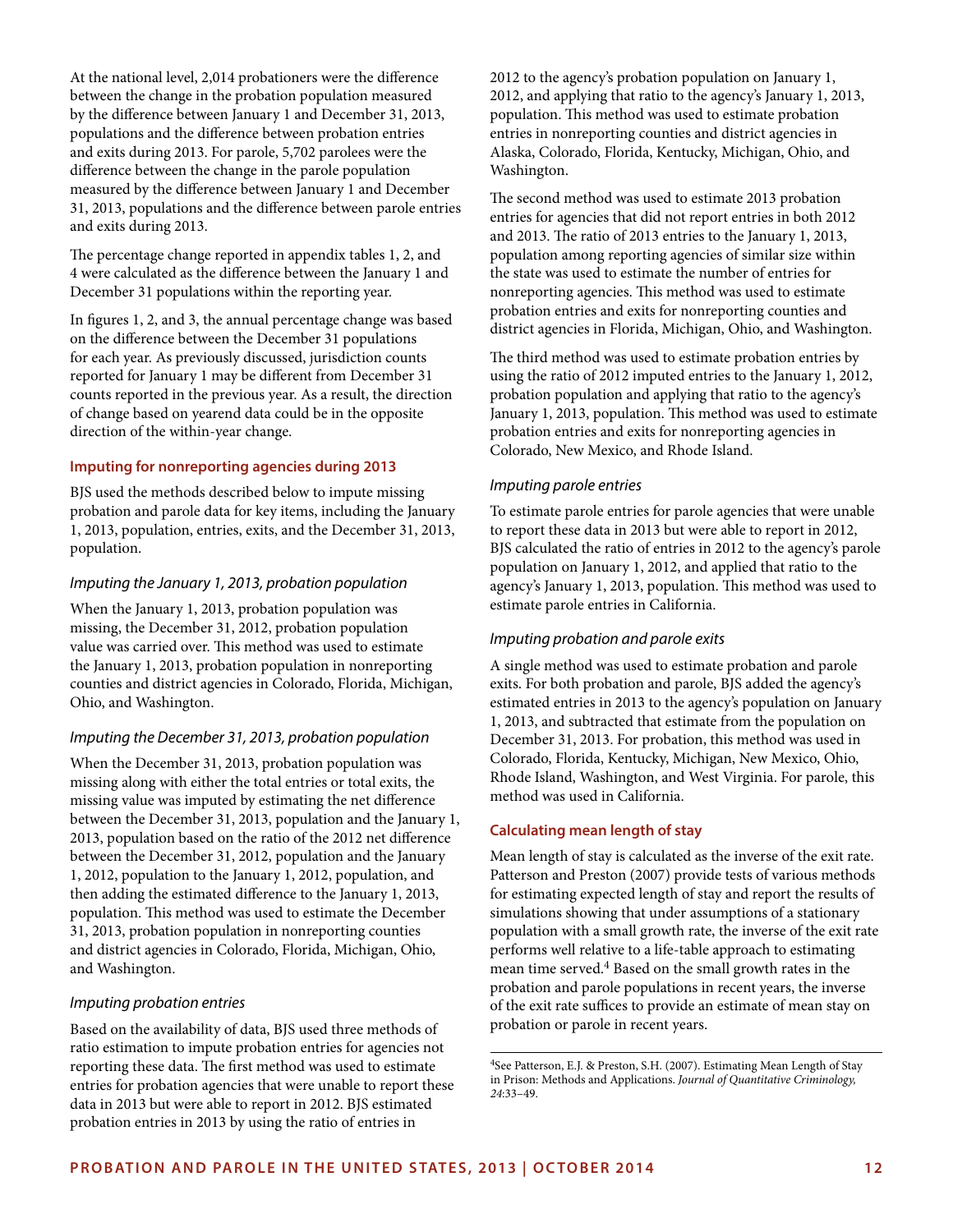#### **Community supervision outcome measures**

The percentage of probationers and the percentage of parolees who completed supervision are defined as the number of probationers or parolees who completed supervision during the year and were discharged, among all probationers or parolees who were discharged from supervision during the year. The formula used to calculate this outcome measure is  $C(t)/D(t)$ , where  $D(t) = C(t) + I(t) + O(t)$ . In this formula, t equals the year referenced, C(t) equals the number of probationers or parolees who were discharged from supervision during the year after completing their terms or who received an early discharge, and D(t) equals the total number who were discharged from supervision during the year.  $D(t)$  includes  $C(t)$ , the number of offenders who completed supervision; I(t), the number who were incarcerated during the year; and O(t), the number who were discharged during the year for other reasons.

The percentage of probationers and the percentage of parolees incarcerated are calculated using the formula in the previous paragraph, except the numerator is the number of probationers or parolees who were discharged from supervision during the year as the result of being incarcerated.

The rate of incarceration (for parolees this is also referred to as the rate of return to incarceration or the rate of reincarceration) based on the at-risk probation or parole population is defined as the ratio of the number of probationers or parolees who were discharged from supervision during the year because they were incarcerated for a new offense, a revocation, or other reasons, to the number of all probationers or parolees at risk of being incarcerated during the year. The at-risk population is defined as the number of probationers or parolees under supervision at the start of the year (on January 1) plus the number who entered supervision during the year. This pool of probationers or parolees could be incarcerated at any time during the year; therefore, they were at risk of incarceration. The formula used to calculate this outcome measure is  $I(t)/(P(t-1) + E(t))$ , where t equals the year referenced, P(t-1) equals the start of the year population, and E(t) equals the number of probationers or parolees who entered supervision during the year.

The at-risk measure of incarceration accounts for all probationers or parolees under supervision during the year (i.e., probationers or parolees who were under supervision on January 1 plus those who entered during the year) who are the probationers or parolees at risk of being incarcerated. This measure is not limited to those who are discharged during the year and permits each probationer and parolee to be incarcerated at any time during the year.

## **Change in the Annual Parole Survey**

In 2008, the Annual Parole Survey included a new category for type of entry to parole, term of supervised release (TSR). TSR is a fixed period of release to the community that follows a fixed period of incarceration based on a determinate sentencing statute; both are determined by a judge at the time of sentencing. Accordingly, some states began reporting term of supervised releases in 2008. The new category was added to better classify the large majority of entries to parole reported by the federal system. For detail on estimation methods to analyze national trends for all types of entry to parole, see *Probation and Parole in the United States, 2010* (NCJ 236019, BJS web, November 2011).

#### **Types of federal offenders under community supervision**

Since the Sentencing Reform Act of 1984 was enacted on November 1, 1987, offenders sentenced to federal prison are no longer eligible for parole but are required to serve a term of supervised release following release from prison. Those sentenced to prison prior to November 1, 1987, continue to be eligible for parole, as do persons violating laws of the District of Columbia, military offenders, and foreign treaty transfer offenders (see [http://www.uscourts.gov/news/](http://www.uscourts.gov/news/TheThirdBranch/11-05-01/Parole_in_the_Federal_Probation_System.aspx) [TheThirdBranch/11-05-01/Parole\\_in\\_the\\_Federal\\_Probation\\_](http://www.uscourts.gov/news/TheThirdBranch/11-05-01/Parole_in_the_Federal_Probation_System.aspx) [System.aspx](http://www.uscourts.gov/news/TheThirdBranch/11-05-01/Parole_in_the_Federal_Probation_System.aspx)).

The Sentencing Reform Act also requires the adoption and use of sentencing guidelines, which also took effect on November 1, 1987. Many offenses for which probation had been the typical sentence prior to this date, particularly property and regulatory offenses, subsequently resulted in sentences to prison. Changes in how federal offenders are supervised in the community were first described in the BJS report, *Federal Offenders under Community Supervision, 1987–96* (NCJ 168636, BJS web, August 1998), and updated in the report, *Federal Criminal Case Processing, 2002: With trends 1982-2002, Reconciled Data* (NCJ 207447, BJS web, January 2005).

# **Probation: Explanatory notes**

**Colorado**—Nonreporting agencies in 2013—two local agencies did not report data. The most recently available December 31 population count was used to estimate January 1, 2013, and December 31, 2013, populations. See *Imputing for nonreporting agencies during 2013* for additional information on imputing entries and exits for nonreporting agencies.

**Florida**—Nonreporting agencies in 2013—five local agencies did not report data. The most recently available December 31 population count was used to estimate January 1, 2013, and December 31, 2013, populations. See *Imputing for nonreporting agencies during 2013* for additional information on imputing entries and exits for nonreporting agencies.

**Georgia**—Probation counts may overstate the number of persons under probation supervision because the agency that reports county data has the capacity to report probation cases and not the number of persons under supervision. Probationers with multiple sentences could potentially have one or more cases with one or more private probation agencies in one jurisdiction and/or one or more private probation agencies within jurisdictions.

Georgia reporting changes between 2012 and 2013—data are not comparable to those reported in previous years. Starting on January 1, 2013, Georgia began including previously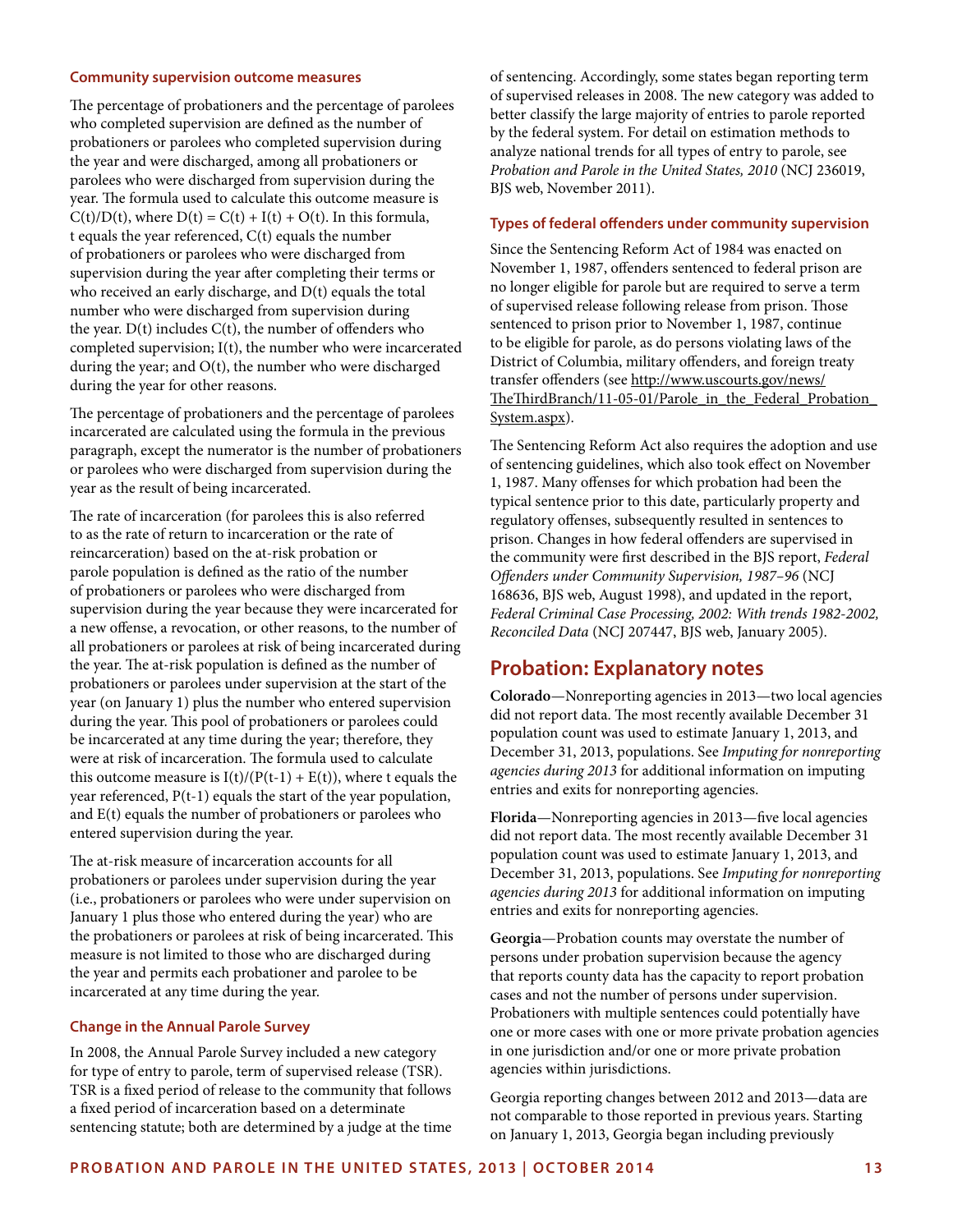unaccounted misdemeanant probationers in its population counts. This change in reporting methods resulted in an increase of 73,835 probationers on January 1, 2013 (515,896), compared to December 31, 2012 (442,061).

**Maryland**—Reporting changes between 2012 and 2013—data for 2013 are not comparable to those reported in previous years. Starting on January 1, 2013, Maryland began reporting on the number of persons under supervision, as opposed to cases, resulting in a decrease of 55,517 probationers on January 1, 2013 (41,123), compared to December 31, 2012 (96,640).

**Michigan**—Nonreporting agencies in 2013—13 local agencies did not report data. The most recently available December 31 population count was used to estimate January 1, 2013, and December 31, 2013, populations. See *Imputing for nonreporting agencies during 2013* for additional information on imputing entries and exits for nonreporting agencies. Closed agencies in 2013—three agencies were removed from the roster because its cases were transferred to two other agencies.

**Ohio**—Nonreporting agencies in 2013—nine local agencies did not report data. The most recently available December 31 population count was used to estimate January 1, 2013, and December 31, 2013, populations. See *Imputing for nonreporting agencies during 2013* for additional information on imputing entries and exits for nonreporting agencies.

**Oklahoma**—Nonreporting agencies in 2013—one agency did not report data but provided estimates for the January 1, 2013, and December 31, 2013, populations, entries, and exits that were used in the state and national totals.

**Pennsylvania**—Reporting changes between 2012 and 2013 data for 2013 are not comparable to those reported in previous years. Beginning on January 1, 2013, Pennsylvania resolved a double-counting issue, resulting in a decrease of 15,552 probationers on January 1, 2013 (162,225), compared to December 31, 2012 (177,777).

**Washington**—Nonreporting agencies in 2013—two local agencies did not report data. The most recently available December 31 population count was used to estimate January 1, 2013, and December 31, 2013, populations. See *Imputing for nonreporting agencies during 2013* for additional information on imputing entries and exits for nonreporting agencies.

**West Virginia**—Closed agency in 2013—one agency was removed from the roster because its counts were included in the data from other agencies.

# **Parole: Explanatory notes**

**California**—Closed agency in 2013—one agency was removed from the roster because it no longer supervised parolees for the state. Nonreporting agencies in 2013—one agency was not able to report entries and exits due to a high-level data conversion project.

California reporting changes between 2012 and 2013—data are not comparable to those reported in previous years. Starting on January 1, 2013, the number of persons under mandatory supervision were included in the total parole population and

adjustments were made to the number of parolees under post-release community supervision, resulting in an increase of 5,833 parolees on January 1, 2013 (95,120), compared to December 31, 2012 (89,287).

California's total parole population includes 33,847 persons on January 1, 2013, and 33,129 persons on December 31, 2013, who were under post-release community supervision as a result of California's Public Safety Realignment. These persons account for 17,867 parolees entering and 18,585 parolees exiting supervision during 2013.

California's total parole population includes 4,934 persons on January 1, 2013, and 8,818 persons on December 31, 2013, under mandatory supervision. These persons account for 6,692 parolees entering and 2,808 parolees exiting supervision during 2013. Detailed information on the types of entries and exits were not available for these populations.

**Maryland—**Reporting changes between 2012 and 2013—data for 2013 are not comparable to those reported in previous years. Starting on January 1, 2013, Maryland began reporting on the number of persons under supervision, as opposed to cases, resulting in a decrease of 7,985 parolees on January 1, 2013 (5,648), compared to December 31, 2012 (13,633).

**Pennsylvania—**Reporting changes between 2012 and 2013 data for 2013 are not comparable to those reported in previous years. Starting on January 1, 2013, Pennsylvania resolved a double-counting issue, resulting in a decrease of 9,036 parolees on January 1, 2013 (92,315), compared to December 31, 2012 (101,351).

**Washington—**Reporting changes between 2012 and 2013 data for 2013 are not comparable to those reported in previous years. Washington's parole population increased by 6,196 between December 31, 2012 (8,895), and January 1, 2013 (15,091), in part because of the inclusion of inactive cases for the first time in 2013.

# **Appendix tables**

# **Community supervision**

**Appendix table 1**. Adults under community supervision, 2013

# **Probation**

**Appendix table 2**. Adults on probation, 2013

**Appendix table 3**. Characteristics of adults on probation, 2000, 2012, and 2013

# **Parole**

**Appendix table 4**. Adults on parole, 2013

**Appendix table 5**. Adults entering parole, by type of entry, 2013

**Appendix table 6**. Characteristics of adults on parole, 2000, 2012, and 2013

**Appendix table 7**. Adults exiting parole, by type of exit, 2013

**Appendix table 8**. Percent of parole exits, by type of exit, 2008–2013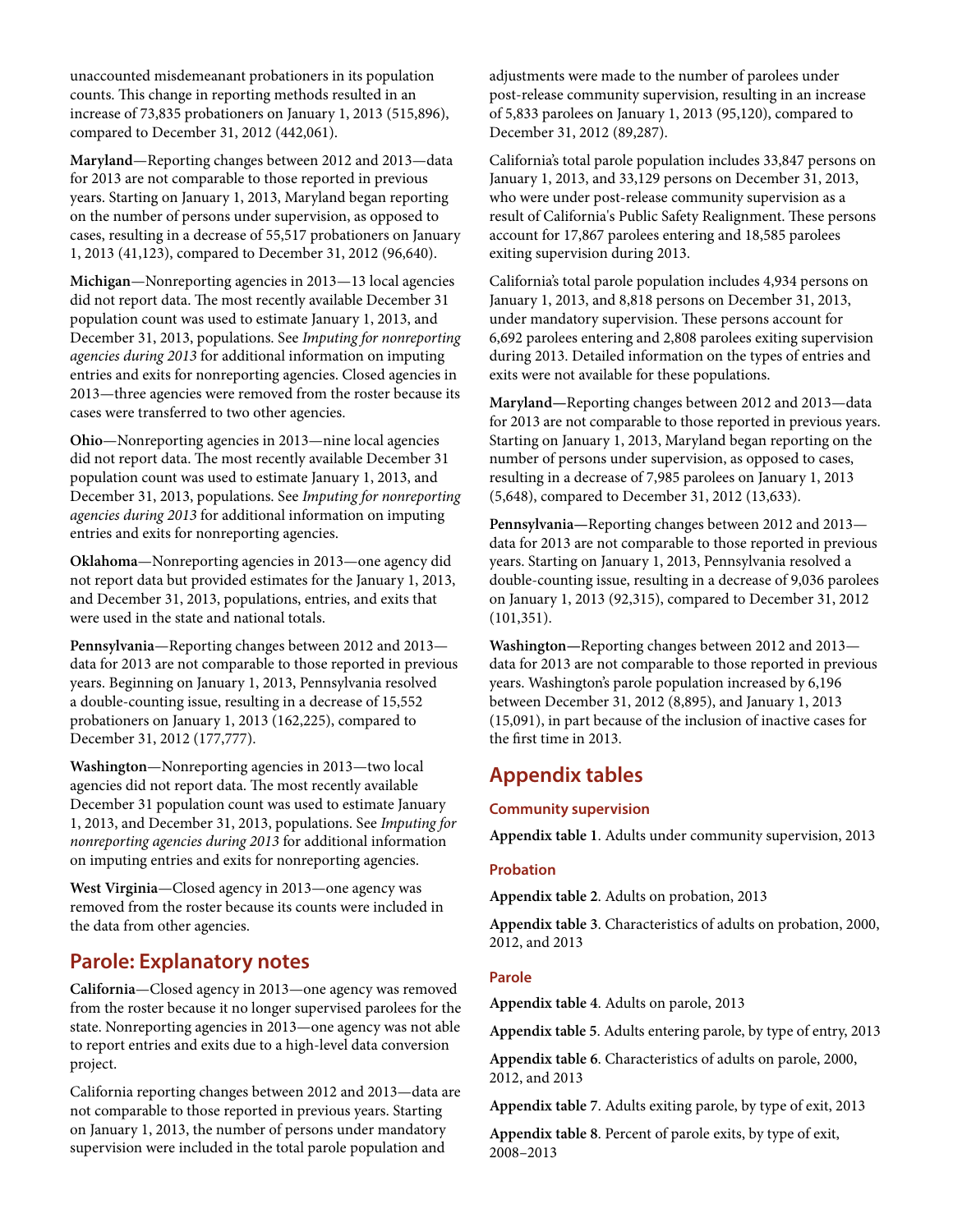#### Appendix Table 1 **Adults under community supervision, 2013**

|                            |                                                                   |           | <b>Entries</b>       |           | <b>Exits</b> |                                                                     | Change, 2013         |                       |                                                                     |  | Number under community |
|----------------------------|-------------------------------------------------------------------|-----------|----------------------|-----------|--------------|---------------------------------------------------------------------|----------------------|-----------------------|---------------------------------------------------------------------|--|------------------------|
| Jurisdiction               | <b>Community supervision</b><br>population, 1/1/2013 <sup>a</sup> | Reported  | Imputed <sup>b</sup> | Reported  | Imputedb     | <b>Community supervision</b><br>population, 12/31/2013 <sup>a</sup> | Number               | Percent               | supervision per 100,000<br>adult residents, 12/31/2013 <sup>c</sup> |  |                        |
| U.S. total                 | 4,772,700                                                         | 2,464,400 | 2,559,500            | 2,445,200 | 2,588,700    | 4,751,400                                                           | $-21,300$            | $-0.4%$               | 1,950                                                               |  |                        |
| Federal                    | 130,400                                                           | 59,000    | 59,000               | 57,500    | 57,500       | 131,900                                                             | 1,500                | 1.2%                  | 54                                                                  |  |                        |
| <b>State</b>               | 4,642,300                                                         | 2,405,400 | 2,500,500            | 2,387,700 | 2,531,200    | 4,619,400                                                           | $-22,800$            | $-0.5%$               | 1,895                                                               |  |                        |
| Alabama                    | 71,000                                                            | 23,200    | 23,200               | 23,400    | 23,400       | 70,800                                                              | $-200$               | $-0.3$                | 1,896                                                               |  |                        |
| Alaska <sup>e</sup>        | 9,200                                                             | 1,100     | 2,800                | 800       | 2,500        | 9,500                                                               | 300                  | 3.5                   | 1,728                                                               |  |                        |
| Arizona                    | 79,900                                                            | 39,000    | 39,000               | 38,900    | 38,900       | 79,200                                                              | $-700$               | $-0.9$                | 1,570                                                               |  |                        |
| Arkansas                   | 52,300                                                            | 17,800    | 17,800               | 20,300    | 20,300       | 50,200                                                              | $-2,100$             | -4.1                  | 2,223                                                               |  |                        |
| California                 | 390,100                                                           | 195,400   | 230,800              | 188,100   | 234,200      | 381,600                                                             | $-8,500$             | $-2.2$                | 1,301                                                               |  |                        |
| Colorado <sup>d,e</sup>    | 89,300                                                            | 62,700    | 63,200               | 62,300    | 62,800       | 89,700                                                              | 400                  | 0.5                   | 2,209                                                               |  |                        |
| Connecticut                | 50,600                                                            | 23,900    | 23,900               | 27,700    | 27,700       | 45,400                                                              | $-5,200$             | $-10.3$               | 1,608                                                               |  |                        |
| Delaware                   | 16,200                                                            | 13,600    | 13,600               | 13,200    | 13,200       | 16,700                                                              | 500                  | 2.8                   | 2,299                                                               |  |                        |
| District of Columbia       | 13,500                                                            | 6,900     | 6,900                | 7,900     | 7,900        | 12,600                                                              | $-900$               | $-6.9$                | 2,326                                                               |  |                        |
| Florida <sup>d,e</sup>     | 245,100                                                           | 171,500   | 180,500              | 177,600   | 187,100      | 237,800                                                             | $-7,300$             | $-3.0$                | 1,521                                                               |  |                        |
| Georgia <sup>t</sup>       | 536,200                                                           | 305,000   | 305,000              | 304,500   | 304,500      | 536,200                                                             | $-100$               | $\ddot{\phantom{a}}$  | 7,117                                                               |  |                        |
| Hawaii                     | 23,900                                                            | 5,800     | 5,800                | 6,300     | 6,300        | 23,300                                                              | $-600$               | $-2.3$                | 2,116                                                               |  |                        |
|                            |                                                                   |           |                      |           |              |                                                                     |                      |                       |                                                                     |  |                        |
| Idaho                      | 34,800                                                            | 11,300    | 11,300               | 11,700    | 11,700       | 35,200                                                              | 400                  | 1.1                   | 2,957                                                               |  |                        |
| Illinois                   | 152,000                                                           | 88,400    | 88,400               | 86,900    | 86,900       | 153,400                                                             | 1,500                | 1.0                   | 1,552                                                               |  |                        |
| Indiana                    | 133,400                                                           | 93,000    | 93,000               | 92,400    | 92,400       | 134,000                                                             | 600                  | 0.5                   | 2,677                                                               |  |                        |
| lowa                       | 34,300                                                            | 20,100    | 20,100               | 19,700    | 19,700       | 34,700                                                              | 400                  | 1.2                   | 1,462                                                               |  |                        |
| Kansas                     | 22,100                                                            | 24,900    | 24,900               | 26,500    | 26,500       | 20,500                                                              | $-1,600$             | $-7.4$                | 942                                                                 |  |                        |
| Kentucky <sup>e</sup>      | 72,100                                                            | 42,100    | 42,100               | 28,300    | 48,300       | 65,900                                                              | $-6,200$             | $-8.6$                | 1,943                                                               |  |                        |
| Louisiana                  | 69,700                                                            | 30,900    | 30,900               | 29,900    | 29,900       | 70,700                                                              | 1,000                | 1.4                   | 2,006                                                               |  |                        |
| Maine                      | 7,000                                                             | 3,200     | 3,200                | 3,400     | 3,400        | 6,700                                                               | $-200$               | $-3.2$                | 631                                                                 |  |                        |
| Maryland                   | 46,800                                                            | 38,200    | 38,200               | 36,200    | 36,200       | 46,300                                                              | $-400$               | $-0.9$                | 1,006                                                               |  |                        |
| Massachusetts              | 70,800                                                            | 76,300    | 76,300               | 77,100    | 77,100       | 70,000                                                              | -900                 | $-1.2$                | 1,313                                                               |  |                        |
| Michigan <sup>d,e</sup>    | 202,100                                                           | 109,800   | 125,000              | 111,300   | 129,000      | 195,200                                                             | $-6,900$             | $-3.4$                | 2,545                                                               |  |                        |
| Minnesota                  | 111,900                                                           | 52,900    | 52,900               | 57,000    | 57,000       | 107,800                                                             | $-4,200$             | $-3.7$                | 2,590                                                               |  |                        |
| Mississippi                | 37,600                                                            | 12,700    | 12,700               | 11,700    | 11,700       | 38,600                                                              | 1,000                | 2.7                   | 1,707                                                               |  |                        |
| Missouri                   | 76,400                                                            | 39,500    | 39,500               | 45,400    | 45,400       | 70,400                                                              | $-6,000$             | $-7.8$                | 1,511                                                               |  |                        |
| Montana                    | 9,200                                                             | 4,400     | 4,400                | 4,300     | 4,300        | 9,500                                                               | 300                  | 2.8                   | 1,194                                                               |  |                        |
| Nebraska                   | 14,500                                                            | 12,200    | 12,200               | 11,900    | 11,900       | 14,800                                                              | 300                  | 2.3                   | 1,048                                                               |  |                        |
| Nevada                     | 16,700                                                            | 9,500     | 9,500                | 8,600     | 8,600        | 17,600                                                              | 900                  | 5.5                   | 823                                                                 |  |                        |
| New Hampshire              | 6,300                                                             | 4,300     | 4,300                | 4,300     | 4,300        | 6,300                                                               | $\sqrt{2}$           | $\cdot$               | 593                                                                 |  |                        |
| New Jersey                 | 129,600                                                           | 47,700    | 47,700               | 49,100    | 49,100       | 128,100                                                             | $-1,400$             | $-1.1$                | 1,856                                                               |  |                        |
| New Mexico <sup>e</sup>    | 19,400                                                            | 7,300     | 9,700                | 6,700     | 9,700        | 18,700                                                              | $-700$               | $-3.5$                | 1,184                                                               |  |                        |
| New York                   | 156,400                                                           | 53,900    | 53,900               | 58,900    | 58,900       | 151,400                                                             | $-5,000$             | $-3.2$                | 979                                                                 |  |                        |
| North Carolina             | 99,900                                                            | 64,600    | 64,600               | 62,400    | 62,400       | 100,600                                                             | 700                  | 0.7                   | 1,323                                                               |  |                        |
| North Dakota               | 5,200                                                             | 4,200     | 4,200                | 4,000     | 4,000        | 5,500                                                               | 200                  | 4.6                   | 959                                                                 |  |                        |
| Ohio <sup>d,e</sup>        | 271,700                                                           | 135,800   | 149,300              | 140,700   | 162,100      | 267,400                                                             | $-4,300$             | $-1.6$                | 2,989                                                               |  |                        |
| Oklahoma <sup>d</sup>      |                                                                   |           |                      |           |              |                                                                     | $\ddot{\phantom{0}}$ |                       |                                                                     |  |                        |
| Oregon                     | 59,700                                                            | 23,200    | 23,200               | 21,800    | 21,800       | 61,100                                                              | 1,400                | 2.3                   | 1,981                                                               |  |                        |
| Pennsylvania               | 254,500                                                           | 152,100   | 152,100              | 130,900   | 130,900      | 275,800                                                             | 21,200               | 8.3                   | 2,734                                                               |  |                        |
| Rhode Island <sup>e</sup>  | 24,300                                                            | 400       | 5,100                | 400       | 5,900        | 23,400                                                              | $-900$               | $-3.5$                | 2,791                                                               |  |                        |
| South Carolina             | 40,100                                                            | 16,000    | 16,000               | 15,300    | 15,300       | 40,900                                                              | 800                  | 2.1                   | 1,102                                                               |  |                        |
| South Dakota               | 9,500                                                             | 4,300     | 4,300                | 4,200     | 4,200        | 9,500                                                               | $\sqrt{2}$           |                       | 1,489                                                               |  |                        |
| Tennessee                  | 77,100                                                            | 31,000    | 31,000               | 32,300    | 32,300       | 77,900                                                              | 800                  | $\ddot{\cdot}$<br>1.0 | 1,550                                                               |  |                        |
|                            |                                                                   |           |                      |           |              |                                                                     |                      |                       |                                                                     |  |                        |
| Texas                      | 515,100                                                           | 191,600   | 191,600              | 198,600   | 198,600      | 508,000                                                             | $-7,100$             | $-1.4$                | 2,597                                                               |  |                        |
| Utah                       | 14,400                                                            | 7,600     | 7,600                | 7,500     | 7,500        | 14,500                                                              | 100                  | $0.8\,$               | 717                                                                 |  |                        |
| Vermont                    | 7,000                                                             | 4,100     | 4,100                | 4,200     | 4,200        | 6,900                                                               | $-100$               | $-1.5$                | 1,365                                                               |  |                        |
| Virginia                   | 54,400                                                            | 29,400    | 29,400               | 29,800    | 29,800       | 55,800                                                              | 1,400                | 2.6                   | 869                                                                 |  |                        |
| Washington <sup>d,e</sup>  | 100,400                                                           | 53,800    | 57,400               | 45,800    | 56,700       | 111,100                                                             | 10,800               | 10.7                  | 2,056                                                               |  |                        |
| West Virginia <sup>e</sup> | 10,500                                                            | 1,900     | 3,200                | 2,700     | 2,700        | 11,000                                                              | 500                  | 4.8                   | 748                                                                 |  |                        |
| Wisconsin                  | 64,500                                                            | 29,300    | 29,300               | 28,600    | 28,600       | 65,300                                                              | 800                  | 1.2                   | 1,468                                                               |  |                        |
| Wyoming                    | 5,600                                                             | 3,400     | 3,400                | 3,000     | 3,000        | 6,000                                                               | 400                  | 6.3                   | 1,338                                                               |  |                        |

Note: Counts rounded to the nearest 100. Detail may not sum to total due to rounding. Counts based on most recent data and may differ from previously published statistics. See *Methodology.*<br>Due to nonresponse or incomplet

minus exits.<br>--Less than 0.05%.

: Not calculated.

..Not known. /Not reported.

<sup>a</sup>The January 1 population excludes 12,672 offenders and the December 31 population excludes 12,511 offenders under community supervision who were on both probation and parole. See *Methodology* for more detail on dual status.<br><sup>5</sup>Reflects reported data, excluding jurisdictions for which data were unavailable.<br>°Computed using the estimated U.S. adult resident population in each jurisdiction on January

<sup>d</sup>See *Explanatory notes* for more detail.<br><sup>e</sup>Data for entries and exits were estimated for nonreporting agencies. See *Methodology.*<br>'Probation counts include private agency cases and may overstate the number of persons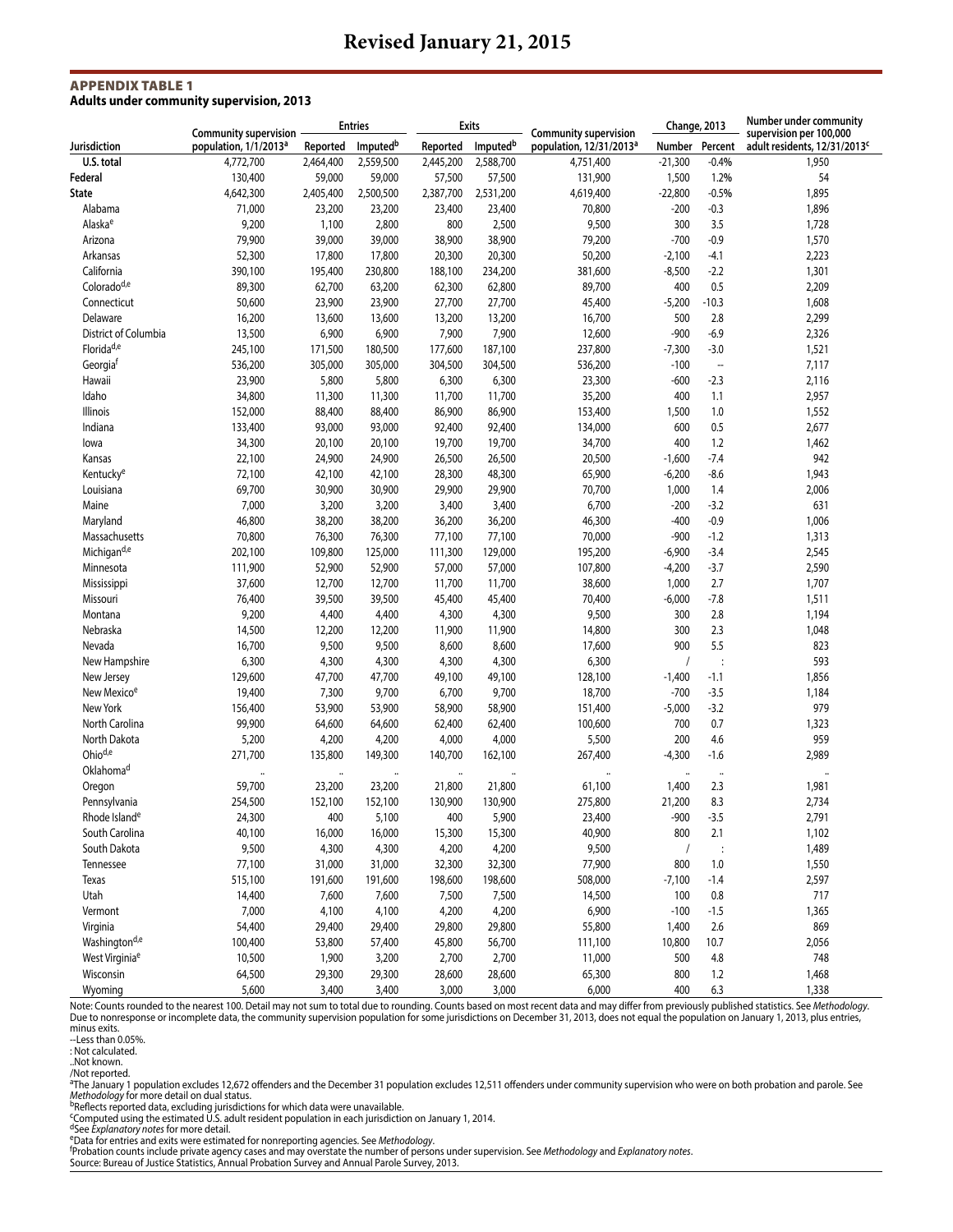#### Appendix Table 2 **Adults on probation, 2013**

|                            |                                   | <b>Entries</b> |                      | <b>Exits</b>         |                      |                                     | Change, 2013 |           | Number on probation<br>per 100,000 adult |  |
|----------------------------|-----------------------------------|----------------|----------------------|----------------------|----------------------|-------------------------------------|--------------|-----------|------------------------------------------|--|
| Jurisdiction               | Probation population,<br>1/1/2013 | Reported       | Imputed <sup>a</sup> | Reported             | Imputed <sup>a</sup> | Probation population,<br>12/31/2013 | Number       | Percent   | residents, 12/31/2013 <sup>b</sup>       |  |
| U.S. total                 | 3,945,795                         | 2,034,375      | 2,094,100            | 2,033,860            | 2,131,300            | 3,910,647                           | $-35,148$    | $-0.9%$   | 1,605                                    |  |
| Federal                    | 21,698                            | 9,800          | 9,800                | 10,822               | 10,822               | 20,676                              | $-1,022$     | $-4.7%$   | 8                                        |  |
| State                      | 3,924,097                         | 2,024,575      | 2,084,300            | 2,023,038            | 2,120,400            | 3,889,971                           | $-34,126$    | $-0.9%$   | 1,596                                    |  |
| Alabama                    | 62,368                            | 20,741         | 20,741               | 21,308               | 21,308               | 61,801                              | -567         | $-0.9$    | 1,655                                    |  |
| Alaska <sup>c</sup>        | 7,154                             |                | 1,700                |                      | 1,713                | 7,167                               | 13           | 0.2       | 1,308                                    |  |
| Arizona                    | 72,452                            | 27,048         | 27,048               | 27,173               | 27,173               | 71,527                              | -925         | $-1.3$    | 1,418                                    |  |
| Arkansas                   | 29,946                            | 8,547          | 8,547                | 9,600                | 9,600                | 29,289                              | $-657$       | $-2.2$    | 1,298                                    |  |
| California                 | 294,993                           | 170,803        | 170,803              | 166,655              | 166,655              | 294,057                             | $-936$       | $-0.3$    | 1,003                                    |  |
| Colorado <sup>c,d</sup>    | 77,793                            | 53,991         | 54,500               | 53,011               | 53,500               | 78,843                              | 1,050        | 1.3       | 1,942                                    |  |
| Connecticut                | 47,798                            | 21,554         | 21,554               | 25,162               | 25,162               | 42,723                              | $-5,075$     | $-10.6$   | 1,515                                    |  |
| Delaware                   | 15,641                            | 13,049         | 13,049               | 12,651               | 12,651               | 16,039                              | 398          | 2.5       | 2,209                                    |  |
| District of Columbia       | 8,051                             | 5,411          | 5,411                | 6,111                | 6,111                | 7,351                               | $-700$       | $-8.7$    | 1,362                                    |  |
| Florida <sup>c,d</sup>     | 240,607                           | 165,208        | 174,200              | 171,448              | 181,000              | 233,128                             | $-7,479$     | $-3.1$    | 1,491                                    |  |
| Georgia <sup>d,e</sup>     | 515,896                           | 290,462        | 290,462              | 291,881              | 291,881              | 514,477                             | $-1,419$     | $-0.3$    | 6,829                                    |  |
| Hawaii                     | 22,211                            | 4,957          | 4,957                | 5,592                | 5,592                | 21,576                              | -635         | -2.9      | 1,958                                    |  |
| Idaho                      | 30,978                            | 9,435          | 9,435                | 9,038                | 9,038                | 31,375                              | 397          | 1.3       | 2,634                                    |  |
| Illinois                   | 124,507                           | 60,179         | 60,179               | 60,824               | 60,824               | 123,862                             | -645         | $-0.5$    | 1,253                                    |  |
| Indiana                    | 123,250                           | 83,459         | 83,459               | 83,036               | 83,036               | 123,673                             | 423          | 0.3       | 2,471                                    |  |
|                            | 29,333                            | 16,421         | 16,421               | 16,453               | 16,453               | 29,301                              | $-32$        | $-0.1$    | 1,233                                    |  |
| lowa                       | 17,021                            |                |                      |                      | 21,830               |                                     | $-575$       | $-3.4$    | 756                                      |  |
| Kansas                     |                                   | 21,255         | 21,255               | 21,830               |                      | 16,446                              |              |           |                                          |  |
| Kentucky <sup>c</sup>      | 57,720                            | 31,876         | 31,876               | 18,569               | 38,569               | 51,027                              | $-6,693$     | -11.6     | 1,505                                    |  |
| Louisiana                  | 42,753                            | 14,836         | 14,836               | 15,543               | 15,543               | 42,046                              | $-707$       | $-1.7$    | 1,192                                    |  |
| Maine                      | 6,942                             | 3,209          | 3,209                | 3,432                | 3,432                | 6,719                               | $-223$       | $-3.2$    | 629                                      |  |
| Maryland                   | 41,123                            | 34,766         | 34,766               | 32,982               | 32,982               | 40,716                              | $-407$       | $-1$      | 884                                      |  |
| Massachusetts              | 68,673                            | 73,505         | 73,505               | 74,394               | 74,394               | 67,784                              | $-889$       | $-1.3$    | 1,273                                    |  |
| Michigan <sup>c,d</sup>    | 183,031                           | 99,214         | 114,435              | 100,105              | 117,802              | 176,795                             | $-6,236$     | $-3.4$    | 2,305                                    |  |
| Minnesota                  | 105,923                           | 46,948         | 46,948               | 51,109               | 51,109               | 101,762                             | $-4,161$     | $-3.9$    | 2,446                                    |  |
| Mississippi                | 30,768                            | 9,574          | 9,574                | 8,667                | 8,667                | 31,675                              | 907          | 2.9       | 1,402                                    |  |
| Missouri                   | 55,700                            | 25,618         | 25,618               | 30,290               | 30,290               | 51,028                              | $-4,672$     | $-8.4$    | 1,094                                    |  |
| Montana                    | 8,295                             | 3,793          | 3,793                | 3,766                | 3,766                | 8,472                               | 177          | 2.1       | 1,066                                    |  |
| Nebraska                   | 13,077                            | 10,447         | 10,447               | 9,979                | 9,979                | 13,545                              | 468          | 3.6       | 960                                      |  |
| Nevada                     | 11,321                            | 5,448          | 5,448                | 4,667                | 4,667                | 12,102                              | 781          | 6.9       | 565                                      |  |
| New Hampshire              | 4,088                             | 2,759          | 2,759                | 2,853                | 2,853                | 3,994                               | $-94$        | $-2.3$    | 379                                      |  |
| New Jersey                 | 114,594                           | 41,451         | 41,451               | 42,814               | 42,814               | 113,231                             | $-1,363$     | $-1.2$    | 1,639                                    |  |
| New Mexico <sup>c</sup>    | 16,925                            | 6,294          | 8,700                | 5,956                | 8,900                | 16,696                              | $-229$       | $-1.4$    | 1,057                                    |  |
| New York                   | 110,204                           | 32,320         | 32,320               | 36,115               | 36,115               | 106,409                             | $-3,795$     | $-3.4$    | 688                                      |  |
| North Carolina             | 96,070                            | 56,843         | 56,843               | 57,623               | 57,623               | 94,442                              | $-1,628$     | $-1.7$    | 1,242                                    |  |
| North Dakota               | 4,791                             | 3,173          | 3,173                | 3,066                | 3,066                | 4,898                               | 107          | 2.2       | 860                                      |  |
| Ohioc,d                    | 257,058                           | 127,348        | 140,800              | 134,424              | 155,800              | 250,630                             | $-6,428$     | $-2.5$    | 2,802                                    |  |
| Oklahoma <sup>d</sup>      |                                   |                |                      | $\ddot{\phantom{a}}$ |                      | $\ddotsc$                           | $\ddotsc$    |           |                                          |  |
| Oregon                     | 36,990                            | 14,272         | 14,272               | 13,371               | 13,371               | 37,891                              | 901          | 2.4       | 1,228                                    |  |
| Pennsylvania               | 162,225                           | 94,442         | 94,442               | 84,697               | 84,697               | 171,970                             | 9,745        | $6.0\,$   | 1,705                                    |  |
| Rhode Island <sup>c</sup>  | 23,818                            |                | 4,600                | $\cdots$             | 5,500                | 22,988                              | $-830$       | $-3.5$    | 2,737                                    |  |
| South Carolina             | 34,625                            | 13,923         | 13,923               | 12,723               | 12,723               | 35,825                              | 1,200        | 3.5       | 964                                      |  |
| South Dakota               | 6,744                             | 2,698          | 2,698                | 2,490                | 2,490                | 6,952                               | 208          | 3.1       | 1,084                                    |  |
| Tennessee                  | 64,129                            | 25,790         | 25,790               | 27,586               | 27,586               | 64,216                              | 87           | 0.1       | 1,278                                    |  |
| Texas                      | 405,653                           | 156,509        | 156,509              | 162,507              | 162,507              | 399,655                             | $-5,998$     | $-1.5$    | 2,043                                    |  |
| Utah                       | 11,379                            | 5,646          | 5,646                | 5,822                | 5,822                | 11,203                              | $-176$       | $-1.5$    | 554                                      |  |
| Vermont                    | 5,955                             | 3,539          | 3,539                | 3,703                | 3,703                | 5,791                               | $-164$       | $-2.8$    | 1,148                                    |  |
| Virginia                   | 53,607                            | 28,831         | 28,831               | 29,262               | 29,262               | 54,020                              | 413          | $0.8\,$   | 841                                      |  |
| Washington <sup>c,d</sup>  | 85,270                            | 47,883         | 51,500               | 34,818               | 45,700               | 95,217                              | 9,947        | 11.7      | 1,762                                    |  |
| West Virginia <sup>c</sup> | 8,465                             |                | 1,300                | 1,294                | 1,294                | 8,465                               | $\pmb{0}$    | $\pmb{0}$ | 574                                      |  |
| Wisconsin                  | 45,777                            | 22,741         | 22,741               | 21,760               | 21,760               | 46,758                              | 981          | 2.1       | 1,051                                    |  |
| Wyoming                    | 4,899                             | 2,824          | 2,824                | 2,516                | 2,516                | 5,207                               | 308          | 6.3       | 1,165                                    |  |

Note: Counts based on most recent data and may differ from previously published statistics. Counts may not be actual, as reporting agencies may provide estimates on some or all detailed data.<br>Due to nonresponse or incomple Reporting methods for some probation agencies changed over time, and probation coverage was expanded in 1998 and 1999. See *Methodology*. ..Not known.

aDetail may not sum to total due to rounding. Reflects reported data, excluding jurisdictions for which data were unavailable.

bComputed using the estimated U.S. adult resident population in each jurisdiction on January 1, 2014.

cData for entries and exits were estimated for nonreporting agencies. See *Methodology*.

dSee *Explanatory notes* for more detail.

eIncludes private agency cases and may overstate the number of persons under supervision. See *Methodology* and *Explanatory notes.* 

Source: Bureau of Justice Statistics, Annual Probation Survey, 2013.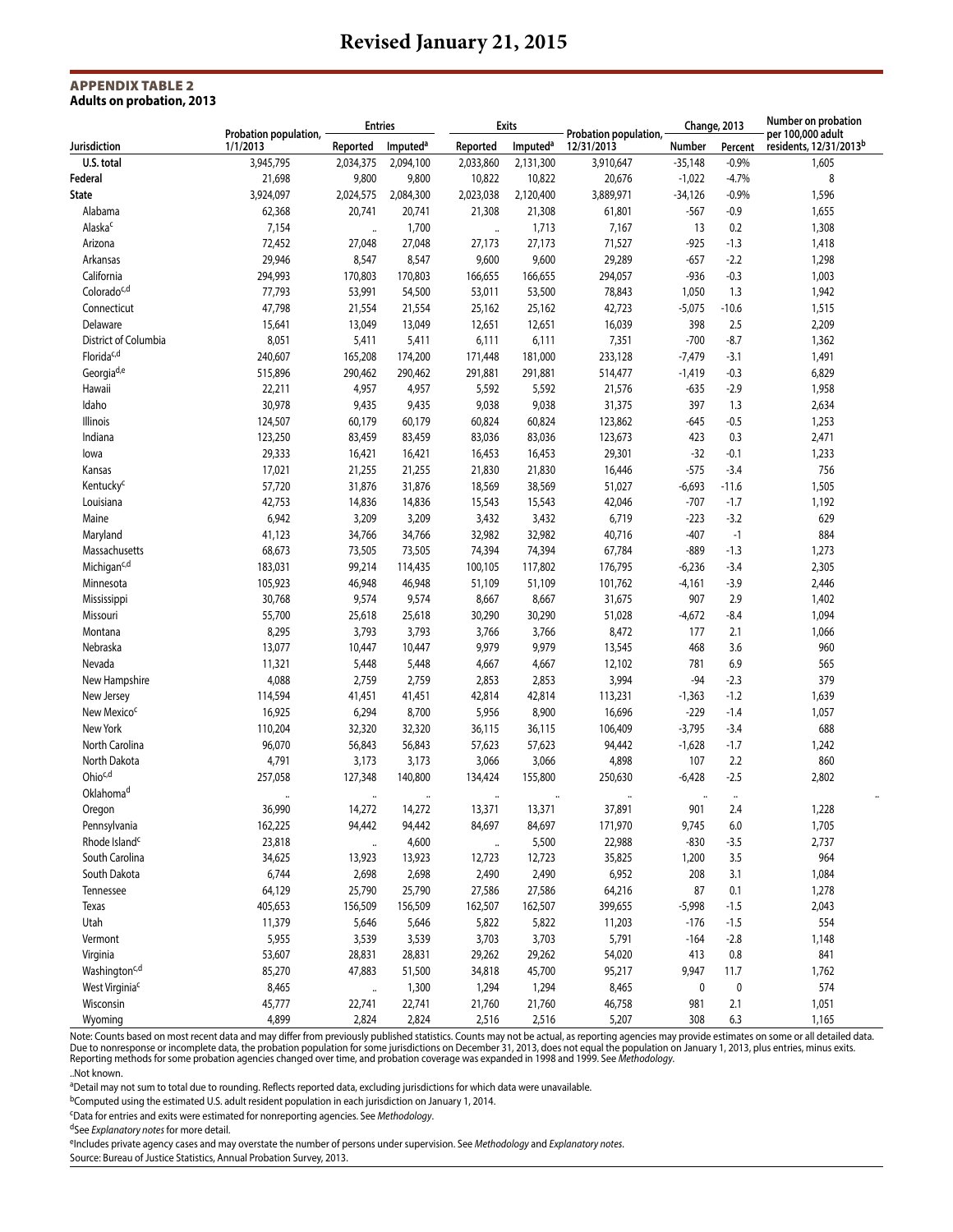| Characteristic                               | 2000           | 2012           | 2013           |
|----------------------------------------------|----------------|----------------|----------------|
| <b>Total</b>                                 | 100%           | 100%           | 100%           |
| Sex                                          |                |                |                |
| Male                                         | 78%            | 76%            | 75%            |
| Female                                       | 22             | 24             | 25             |
| Race/Hispanic origin <sup>a</sup>            |                |                |                |
| White                                        | 54%            | 54%            | 54%            |
| Black/African American                       | 31             | 30             | 30             |
| Hispanic/Latino                              | 13             | 13             | 14             |
| American Indian/Alaska Native                | 1              | 1              | 1              |
| Asian/Native Hawaiian/other Pacific Islander | 1              | 1              | 1              |
| Two or more races                            |                | .              |                |
| <b>Status of supervision</b>                 |                |                |                |
| Active                                       | 76%            | 72%            | 69%            |
| Residential/other treatment program          | .              | 1              | 1              |
| Financial conditions remaining               |                | 1              | 1              |
| Inactive                                     | 9              | 7              | 6              |
| Absconder                                    | 9              | 10             | 9              |
| Supervised out of jurisdiction               | 3              | 3              | $\overline{2}$ |
| <b>Warrant status</b>                        |                | 3              | 9              |
| Other                                        | 3              | 3              | 3              |
| Type of offense                              |                |                |                |
| Felony                                       | 52%            | 53%            | 55%            |
| Misdemeanor                                  | 46             | 45             | 43             |
| Other infractions                            | $\overline{2}$ | $\overline{2}$ | $\overline{2}$ |
| Most serious offense                         |                |                |                |
| Violent                                      | $\ldots$ %     | 19%            | 19%            |
| Domestic violence                            | .              | 4              | 4              |
| Sex offense                                  | $\ddotsc$      | 3              | 3              |
| Other violent offense                        |                | 12             | 12             |
| Property                                     |                | 28             | 29             |
| Drug                                         | 24             | 25             | 25             |
| Public order                                 | 24             | 17             | 17             |
| DWI/DUI                                      | 18             | 15             | 14             |
| Other traffic offense                        | 6              | $\overline{2}$ | $\overline{2}$ |
| Other <sup>b</sup>                           | 52             | 11             | 10             |

#### APPENDIX TABLE 3 **Characteristics of adults on probation, 2000, 2012, and 2013**

Note: Detail may not sum to total due to rounding. Counts based on most recent data and may differ from previously published statistics. See *Methodology*. Characteristics based on probationers with known type of status.

--Less than 0.5%.

...Not available.

<sup>a</sup>Excludes persons of Hispanic or Latino origin, unless specified.

bIncludes violent and property offenses in 2000 because those data were not collected separately.

Source: Bureau of Justice Statistics, Annual Probation Survey, 2000, 2012, and 2013.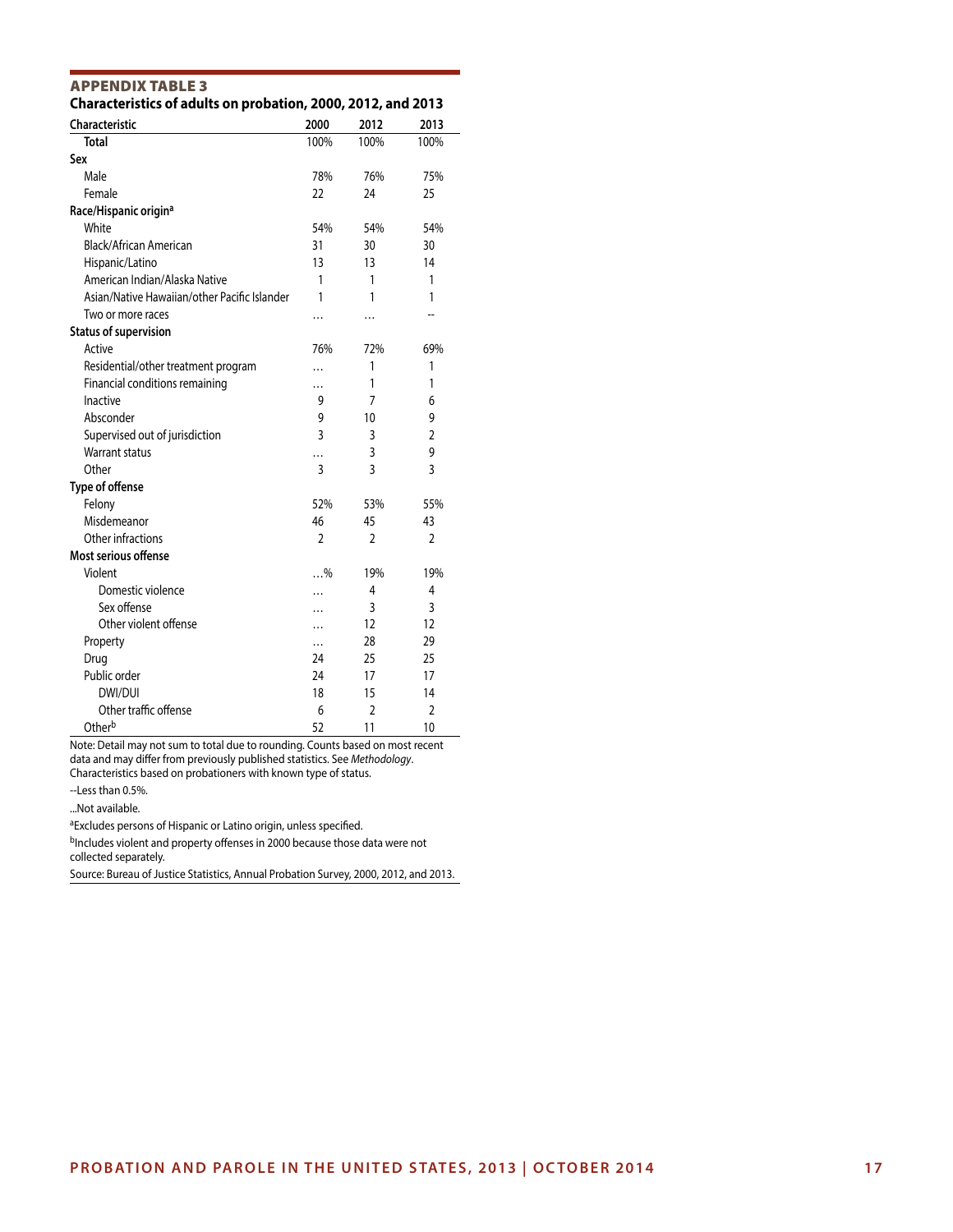#### APPENDIX TABLE 4 **Adults on parole, 2013**

|                             |                                |          | <b>Entries</b>       |              | Exits                |                                  |                |                | Change, 2013                                        |  | Number on parole per |
|-----------------------------|--------------------------------|----------|----------------------|--------------|----------------------|----------------------------------|----------------|----------------|-----------------------------------------------------|--|----------------------|
| Jurisdiction                | Parole population,<br>1/1/2013 | Reported | Imputed <sup>a</sup> | Reported     | Imputed <sup>a</sup> | Parole population,<br>12/31/2013 | Number         | Percent        | 100,000 adult residents,<br>12/31/2013 <sup>b</sup> |  |                      |
| U.S. total                  | 839,551                        | 430,018  | 465,500              | 411,305      | 457,500              | 853,215                          | 13,664         | 1.6%           | 350                                                 |  |                      |
| Federal                     | 108,679                        | 49,212   | 49,212               | 46,665       | 46,665               | 111,226                          | 2,547          | 2.3%           | 46                                                  |  |                      |
| State                       | 730,872                        | 380,806  | 416,200              | 364,640      | 410,800              | 741,989                          | 11,117         | 1.5%           | 304                                                 |  |                      |
| Alabama                     | 8,616                          | 2,428    | 2,428                | 2,062        | 2,062                | 8,982                            | 366            | 4.2            | 241                                                 |  |                      |
| Alaska                      | 2,000                          | 1,103    | 1,103                | 800          | 800                  | 2,303                            | 303            | 15.2           | 420                                                 |  |                      |
| Arizona                     | 7,460                          | 11,929   | 11,929               | 11,753       | 11,753               | 7,636                            | 176            | 2.4            | 151                                                 |  |                      |
| Arkansas                    | 23,227                         | 9,238    | 9,238                | 10,660       | 10,660               | 21,709                           | $-1,518$       | $-6.5$         | 962                                                 |  |                      |
| California <sup>c,d,e</sup> | 95,120                         | 24,559   | 60,000               | 21,396       | 67,600               | 87,532                           | $-7,588$       | -8             | 298                                                 |  |                      |
| Colorado                    | 11,458                         | 8,716    | 8,716                | 9,328        | 9,328                | 10,846                           | $-612$         | $-5.3$         | 267                                                 |  |                      |
| Connecticut                 | 2,793                          | 2,367    | 2,367                | 2,520        | 2,520                | 2,640                            | $-153$         | $-5.5$         | 94                                                  |  |                      |
| Delaware                    | 601                            | 579      | 579                  | 523          | 523                  | 657                              | 56             | 9.3            | 90                                                  |  |                      |
| District of Columbia        | 5,928                          | 1,467    | 1,467                | 1,772        | 1,772                | 5,623                            | -305           | $-5.1$         | 1,042                                               |  |                      |
| Florida                     | 4,538                          | 6,252    | 6,252                | 6,107        | 6,107                | 4,683                            | 145            | 3.2            | 30                                                  |  |                      |
|                             | 24,673                         | 14,565   | 14,565               | 12,627       | 12,627               | 26,611                           | 1,938          | 7.9            | 353                                                 |  |                      |
| Georgia                     |                                |          |                      |              |                      |                                  |                |                |                                                     |  |                      |
| Hawaii                      | 1,659                          | 802      | 802                  | 680          | 680                  | 1,738                            | 79             | 4.8            | 158                                                 |  |                      |
| Idaho                       | 3,848                          | 1,897    | 1,897                | 2,674        | 2,674                | 3,851                            | 3              | 0.1            | 323                                                 |  |                      |
| Illinois                    | 27,456                         | 28,236   | 28,236               | 26,106       | 26,106               | 29,586                           | 2,130          | 7.8            | 299                                                 |  |                      |
| Indiana                     | 10,153                         | 9,574    | 9,574                | 9,387        | 9,387                | 10,340                           | 187            | 1.8            | 207                                                 |  |                      |
| lowa                        | 5,151                          | 3,675    | 3,675                | 3,231        | 3,231                | 5,595                            | 444            | 8.6            | 235                                                 |  |                      |
| Kansas                      | 5,126                          | 3,600    | 3,600                | 4,661        | 4,661                | 4,065                            | $-1,061$       | $-20.7$        | 187                                                 |  |                      |
| Kentucky                    | 14,416                         | 10,267   | 10,267               | 9,761        | 9,761                | 14,922                           | 506            | 3.5            | 440                                                 |  |                      |
| Louisiana                   | 27,092                         | 16,058   | 16,058               | 14,406       | 14,406               | 28,744                           | 1,652          | 6.1            | 815                                                 |  |                      |
| Maine                       | 21                             | 1        | $\mathbf{1}$         | $\mathbf{1}$ | $\mathbf{1}$         | 21                               | $\overline{1}$ | $\ddot{\cdot}$ | $\overline{2}$                                      |  |                      |
| Maryland                    | 5,648                          | 3,403    | 3,403                | 3,239        | 3,239                | 5,623                            | $-25$          | $-0.4$         | 122                                                 |  |                      |
| Massachusetts               | 2,130                          | 2,785    | 2,785                | 2,749        | 2,749                | 2,166                            | 36             | 1.7            | 41                                                  |  |                      |
| Michigan                    | 19,113                         | 10,539   | 10,539               | 11,213       | 11,213               | 18,439                           | $-674$         | $-3.5$         | 240                                                 |  |                      |
| Minnesota                   | 6,006                          | 5,918    | 5,918                | 5,927        | 5,927                | 5,997                            | -9             | $-0.1$         | 144                                                 |  |                      |
| Mississippi                 | 6,804                          | 3,106    | 3,106                | 3,009        | 3,009                | 6,901                            | 97             | 1.4            | 305                                                 |  |                      |
| Missouri                    | 20,679                         | 13,863   | 13,863               | 15,141       | 15,141               | 19,401                           | $-1,278$       | $-6.2$         | 416                                                 |  |                      |
| Montana                     | 943                            | 608      | 608                  | 530          | 530                  | 1,021                            | 78             | 8.3            | 128                                                 |  |                      |
| Nebraska                    | 1,383                          | 1,764    | 1,764                | 1,901        | 1,901                | 1,246                            | $-137$         | $-9.9$         | 88                                                  |  |                      |
| Nevada                      | 5,379                          | 4,085    | 4,085                | 3,942        | 3,942                | 5,522                            | 143            | 2.7            | 258                                                 |  |                      |
| New Hampshire               | 2,167                          | 1,496    | 1,496                | 1,407        | 1,407                | 2,256                            | 89             | 4.1            | 214                                                 |  |                      |
| New Jersey                  | 14,987                         | 6,266    | 6,266                | 6,335        | 6,335                | 14,918                           | $-69$          | $-0.5$         | 216                                                 |  |                      |
| New Mexico                  | 2,468                          | 1,038    | 1,038                | 762          | 762                  | 2,010                            | $-458$         | $-18.6$        | 127                                                 |  |                      |
| New York                    | 46,222                         | 21,570   | 21,570               | 22,753       | 22,753               | 45,039                           | $-1,183$       | $-2.6$         | 291                                                 |  |                      |
| North Carolina              | 4,359                          | 7,723    | 7,723                | 4,800        | 4,800                | 7,171                            | 2,812          | 64.5           | 94                                                  |  |                      |
| North Dakota                | 427                            | 1,051    | 1,051                | 917          | 917                  | 561                              | 134            | 31.4           | 99                                                  |  |                      |
| Ohio                        | 14,653                         | 8,450    | 8,450                | 6,306        | 6,306                | 16,797                           | 2,144          | 14.6           | 188                                                 |  |                      |
| Oklahoma                    | 2,310                          | 908      | 908                  | 664          | 664                  | 2,554                            | 244            | 10.6           | 87                                                  |  |                      |
| Oregon                      | 22,755                         | 8,930    | 8,930                | 8,439        | 8,439                | 23,246                           | 491            | 2.2            | 753                                                 |  |                      |
| Pennsylvania                | 92,315                         | 57,654   | 57,654               | 46,167       | 46,167               | 103,802                          | 11,487         | 12             | 1,029                                               |  |                      |
| Rhode Island                | 481                            | 408      | 408                  | 430          | 430                  | 459                              | $-22$          | $-4.6$         | 55                                                  |  |                      |
| South Carolina              |                                |          |                      |              | 2,549                |                                  | $-444$         |                | 150                                                 |  |                      |
| South Dakota                | 6,000                          | 2,105    | 2,105                | 2,549        |                      | 5,556                            |                | $-7.4$         | 405                                                 |  |                      |
|                             | 2,761                          | 1,570    | 1,570                | 1,716        | 1,716                | 2,595                            | -166           | -6             |                                                     |  |                      |
| Tennessee                   | 12,981                         | 5,229    | 5,229                | 4,761        | 4,761                | 13,657                           | 676            | 5.2            | 272                                                 |  |                      |
| Texas                       | 112,288                        | 35,076   | 35,076               | 36,062       | 36,062               | 111,302                          | $-986$         | $-0.9$         | 569                                                 |  |                      |
| Utah                        | 2,986                          | 1,929    | 1,929                | 1,632        | 1,632                | 3,283                            | 297            | 9.9            | 162                                                 |  |                      |
| Vermont                     | 1,037                          | 568      | 568                  | 510          | 510                  | 1,095                            | 58             | 5.6            | 217                                                 |  |                      |
| Virginia                    | 1,891                          | 534      | 534                  | 568          | 568                  | 1,800                            | $-91$          | $-4.8$         | 28                                                  |  |                      |
| Washington                  | 15,091                         | 5,870    | 5,870                | 11,017       | 11,017               | 15,908                           | 817            | 5.4            | 294                                                 |  |                      |
| West Virginia               | 2,052                          | 1,917    | 1,917                | 1,416        | 1,416                | 2,553                            | 501            | 24.4           | 173                                                 |  |                      |
| Wisconsin                   | 20,491                         | 6,592    | 6,592                | 6,832        | 6,832                | 20,251                           | $-240$         | $-1.2$         | 455                                                 |  |                      |
| Wyoming                     | 729                            | 538      | 538                  | 491          | 491                  | 776                              | 47             | 6.4            | 174                                                 |  |                      |

Note: Counts based on most recent data and may differ from previously published statistics. See *Methodology.* Counts may not be actual, as reporting agencies may provide estimates on some<br>or all detailed data. Due to nonr minus exits.

: Not calculated.

/ Not reported.

aDetail may not sum to total due to rounding. Reflects reported data, excluding jurisdictions for which data were unavailable.

bComputed using the estimated U.S. adult resident population in each jurisdiction on January 1, 2014.

cData for entries and exits were estimated when data were incomplete. See *Methodology*.

dSee *Explanatory notes* for more detail.

eIncludes post-release community supervision and mandatory supervision parolees: 38,781 on January 1, 2013; and 24,559 entries, 21,393 exits, and 41,947 on December 31, 2013. Source: Bureau of Justice Statistics, Annual Parole Survey, 2013.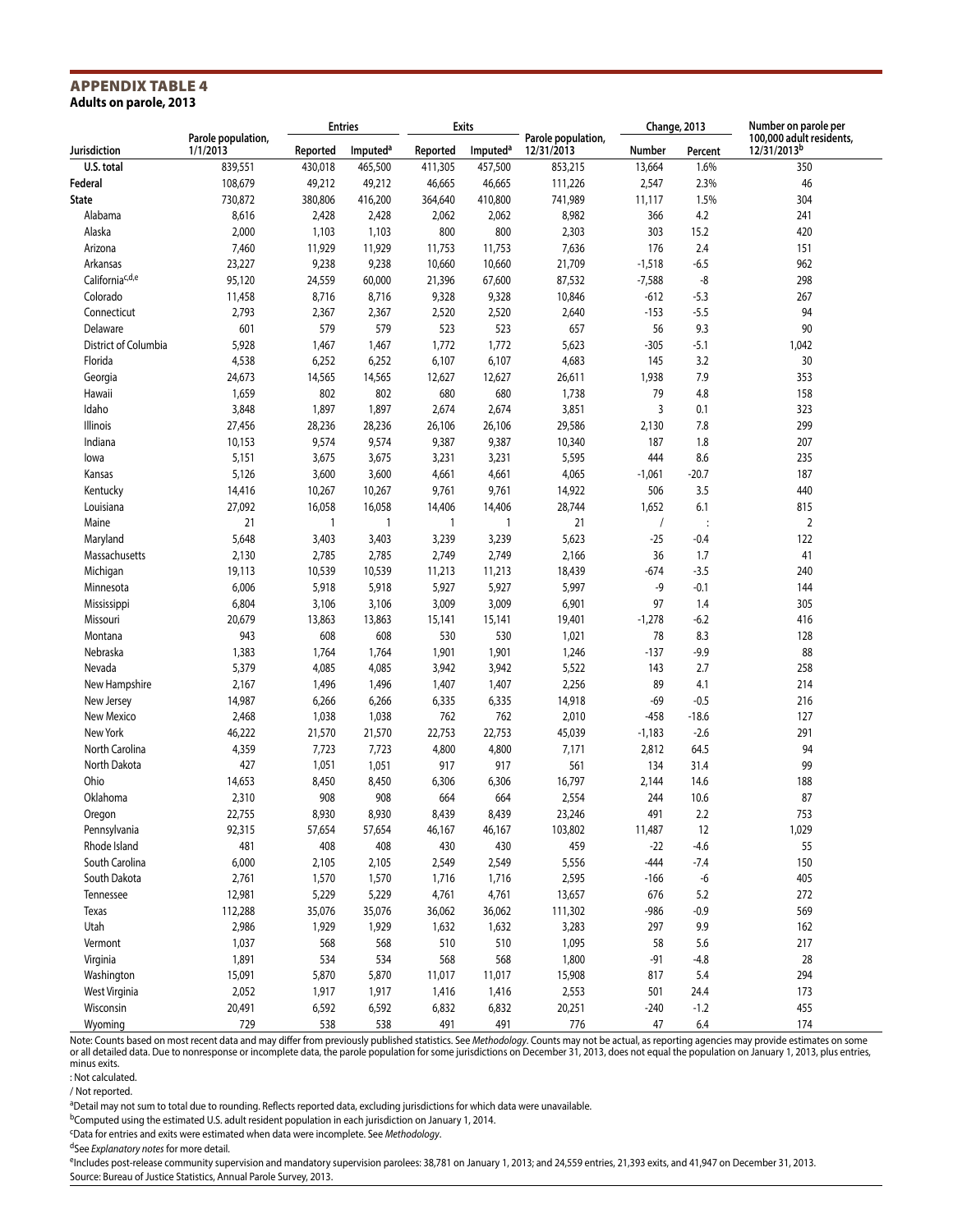#### APPENDIX TABLE 5 **Adults entering parole, by type of entry, 2013**

| Jurisdiction              | <b>Total reported</b>                   | Discretionary <sup>a</sup>  | Mandatoryb     | Reinstatement <sup>c</sup>  | Term of supervised<br>release <sup>d</sup> | Othere               | Unknown or<br>not reported |
|---------------------------|-----------------------------------------|-----------------------------|----------------|-----------------------------|--------------------------------------------|----------------------|----------------------------|
| U.S. total                | 430,018<br>183,899<br>109,768<br>13,060 |                             | 85,972         | 4,782                       | 32,537                                     |                      |                            |
| Federal                   | 49,212                                  | 361                         | 862            | 69                          | 47,920                                     | $\pmb{0}$            | 0                          |
| <b>State</b>              | 380,806                                 | 183,538                     | 108,906        | 12,991                      | 38,052                                     | 4,782                | 32,537                     |
| Alabama                   | 2,428                                   |                             |                |                             |                                            |                      | 2,428                      |
| Alaskaf                   | 1,103                                   | $\ddot{\phantom{0}}$        |                |                             |                                            | $\ddot{\phantom{0}}$ | 1,103                      |
| Arizona                   | 11,929                                  | $\ddot{\phantom{0}}$<br>146 | <br>117        | $\ddot{\phantom{0}}$<br>144 | <br>10,576                                 | $\ddotsc$<br>946     | 0                          |
| Arkansas                  | 9,238                                   | 5,912                       | 1,224          | 2,102                       | 0                                          | 0                    | $\pmb{0}$                  |
| California                | 24,559                                  |                             |                |                             |                                            |                      | 24,559                     |
|                           |                                         | $\ddot{\phantom{0}}$        |                | $\ddot{\phantom{0}}$        | $\ddot{\phantom{a}}$<br>0                  | $\cdot\cdot$<br>208  |                            |
| Colorado                  | 8,716                                   | 3,668                       | 2,793          | 2,047                       |                                            |                      | 0                          |
| Connecticut               | 2,367                                   | 1,344                       |                |                             | 1,023                                      | 0                    | $\pmb{0}$                  |
| Delaware                  | 579                                     | $\ddotsc$                   |                | $\ddot{\phantom{0}}$        | $\ddotsc$                                  |                      | 579                        |
| District of Columbia      | 1,467                                   | 253                         | 0              | 0                           | 1,214                                      | 0                    | 0                          |
| Florida                   | 6,252                                   | 38                          | 5,569          | $\mathbf{0}$                | 640                                        | 5                    | 0                          |
| Georgia                   | 14,565                                  | 14,565                      | 0              | $\ddot{\phantom{0}}$        | 0                                          | 0                    | 0                          |
| Hawaii                    | 802                                     | 791                         | 0              | 11                          | 0                                          | 0                    | 0                          |
| Idaho <sup>t</sup>        | 1,897                                   | 1,408                       | $\sim$         | 489                         | $\tilde{ }$                                | $\sim$               | 0                          |
| Illinois                  | 28,236                                  | 13                          | 26,729         | 257                         | $\tilde{ }$                                | 778                  | 459                        |
| Indiana                   | 9,574                                   | 0                           | 9,574          | $\pmb{0}$                   | 0                                          | $\sim$               | $\pmb{0}$                  |
| lowa                      | 3,675                                   | 3,675                       | 0              | $\pmb{0}$                   | 0                                          | 0                    | 0                          |
| Kansas                    | 3,600                                   | 0                           | 9              | 106                         | 3,433                                      | 52                   | 0                          |
| Kentucky                  | 10,267                                  | 6,724                       | 3,543          | $\pmb{0}$                   | 0                                          | $\pmb{0}$            | 0                          |
| Louisiana                 | 16,058                                  | 616                         | 15,105         | 307                         | 14                                         | 16                   | 0                          |
| Maine                     | $\mathbf{1}$                            | 0                           | $\pmb{0}$      | $\mathbf{1}$                | 0                                          | $\mathbf 0$          | $\pmb{0}$                  |
| Maryland <sup>t</sup>     | 3,403                                   | $\ddot{\phantom{a}}$        |                | $\ddotsc$                   | $\ddot{\phantom{0}}$                       |                      | 3,403                      |
| Massachusetts             | 2,785                                   | 2,444                       | 0              | 229                         | 112                                        | 0                    | 0                          |
| Michigan                  | 10,539                                  | 9,174                       | 629            | 736                         | $\sim$                                     | 0                    | 0                          |
| Minnesota                 | 5,918                                   | 0                           | 5,918          | $\pmb{0}$                   | 0                                          | $\tilde{}$           | 0                          |
| Mississippi               | 3,106                                   | 2,596                       | 0              | 510                         | 0                                          | 0                    | 0                          |
| Missouri                  | 13,863                                  | 10,869                      | 834            | 1,222                       | $\tilde{ }$                                | 938                  | 0                          |
| Montana                   | 608                                     | 608                         | 0              | $\pmb{0}$                   | 0                                          | 0                    | 0                          |
| Nebraska                  | 1,764                                   | 1,723                       | 0              | 41                          | 0                                          | 0                    | 0                          |
| Nevada                    | 4,085                                   | 2,814                       | 1,125          | 146                         | $\sim$                                     | $\mathbf 0$          | 0                          |
| New Hampshire             | 1,496                                   | 773                         | 0              | 586                         |                                            | 133                  | 4                          |
| New Jersey                | 6,266                                   | 4,226                       | 2,040          | $\tilde{}$                  | 0                                          | 0                    | 0                          |
| New Mexico                | 1,038                                   | $\ddot{\phantom{a}}$        | 955            | 83                          |                                            |                      | 0                          |
| New York                  | 21,570                                  | 5,624                       | 7,036          | $\tilde{}$                  | 8,174                                      | 736                  | 0                          |
| North Carolina            | 7,723                                   | 33                          | 441            | $\sim$                      | 7,249                                      | $\tilde{}$           | 0                          |
| North Dakota              | 1,051                                   | 1,051                       | 0              | $\pmb{0}$                   | 0                                          | 0                    | 0                          |
| Ohio                      | 8,450                                   | 91                          | 8,138          | 221                         | 0                                          | 0                    | 0                          |
| Oklahoma                  | 908                                     | 908                         |                | $\ddot{\phantom{0}}$        | $\ddot{\phantom{a}}$                       |                      | 0                          |
| Oregon                    | 8,930                                   | 1,354                       | 7,520          | 6                           | 9                                          | 41                   | 0                          |
| Pennsylvania <sup>t</sup> | 57,654                                  | 54,749                      | 0              | 2,905                       | 0                                          | 0                    | 0                          |
| Rhode Island              | 408                                     | 408                         | $\sim$         | $\sim$                      | $\tilde{ }$                                | $\sim$               | 0                          |
| South Carolina            | 2,105                                   | 773                         | 1,332          | $\pmb{0}$                   |                                            | 0                    | 0                          |
| South Dakota              | 1,570                                   | 472                         | 942            | $\sim$                      |                                            | 154                  | $\overline{2}$             |
| Tennessee                 | 5,229                                   | 4,990                       | $\overline{7}$ | 221                         | 0                                          | 11                   | $\pmb{0}$                  |
| Texas                     | 35,076                                  | 33,737                      | 509            | 369                         | 0                                          | 461                  | 0                          |
| Utah                      | 1,929                                   | 1,764                       | $\pmb{0}$      | 33                          | 0                                          | 132                  | $\pmb{0}$                  |
| Vermontf                  | 568                                     | 320                         | $\tilde{}$     | 180                         |                                            | 68                   | $\pmb{0}$                  |
| Virginia                  | 534                                     | 156                         | 378            | $\pmb{0}$                   | 0                                          | $\pmb{0}$            | 0                          |
| Washington                | 5,870                                   | 193                         | 5,677          | $\pmb{0}$                   | 0                                          | 0                    | 0                          |
| West Virginia             | 1,917                                   | 1,917                       | $\pmb{0}$      | 0                           | 0                                          | 0                    | 0                          |
| Wisconsin                 | 6,592                                   | 119                         | 762            | $\pmb{0}$                   | 5,608                                      | 103                  | 0                          |
| Wyoming                   | 538                                     | 499                         | 0              | 39                          | $\pmb{0}$                                  | $\pmb{0}$            | 0                          |

Note: Detail may not sum to total due to rounding. Counts based on most recent data and may differ from previously published statistics. See *Methodology*.

..Not known.

aIncludes offenders entering due to a parole board decision.

bIncludes offenders whose release from prison was not decided by a parole board, offenders entering due to determinate sentencing, good-time provisions, and emergency releases.

<sup>c</sup>Includes offenders returned to parole after serving time in a prison due to a parole violation. Depending on the reporting jurisdiction, reinstatement entries may include only parolees who were<br>originally released from through a term of supervised release.

dIncludes offenders sentenced by a judge to a fixed period of incarceration based on a determinate statute immediately followed by a period of supervised release in the community.

<sup>e</sup>lncludes parolees who were transferred from another state, placed on supervised release from jail, released to a drug transition program, released from a boot camp operated by the Department of<br>Corrections, and released

<sup>f</sup>Some or all detailed data were estimated for type of sentence. Source: Bureau of Justice Statistics, Annual Parole Survey, 2013.

<sup>~</sup>Not applicable.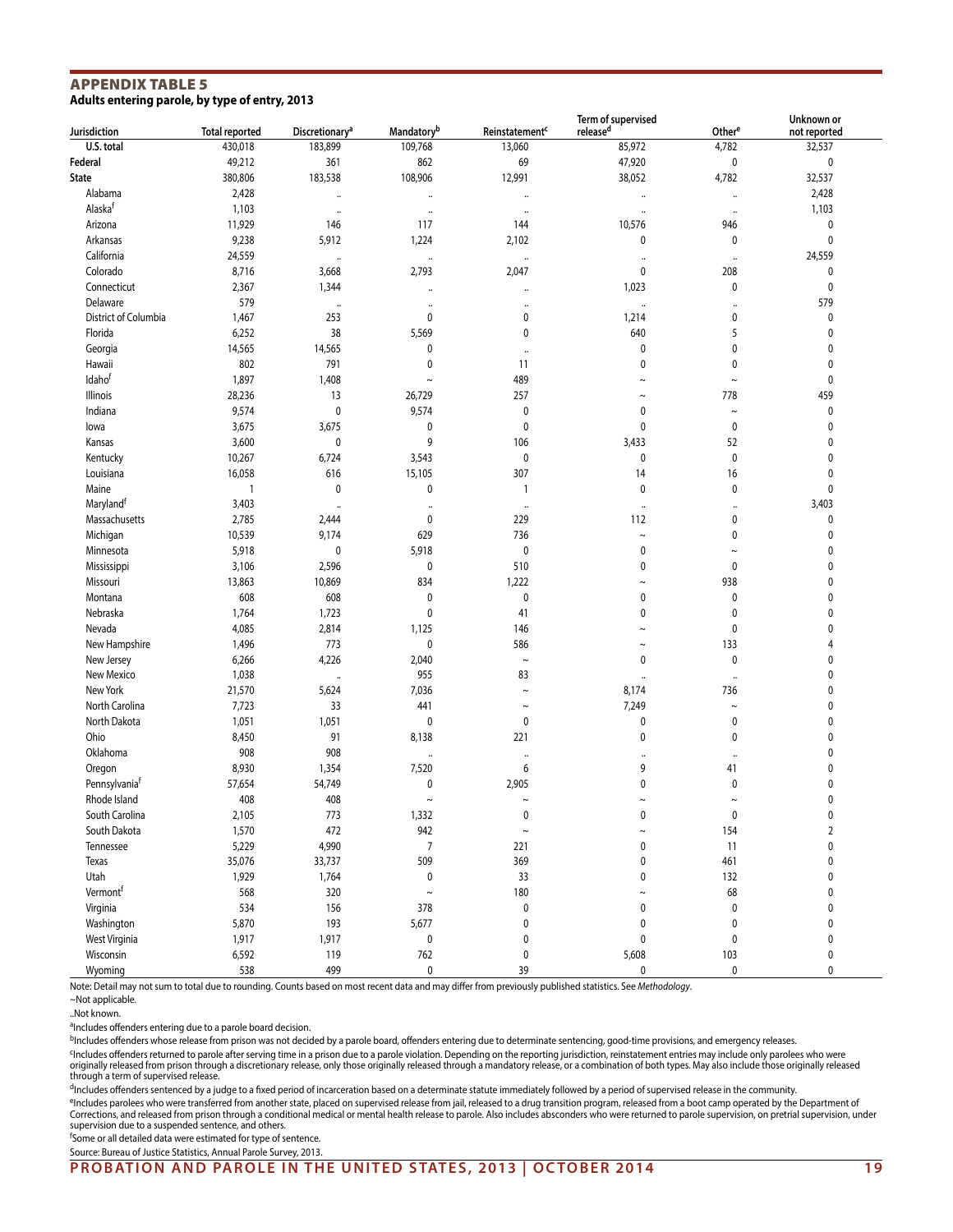| Characteristics of addits on parole, 2000, 2012, and 2013 |                |      |      |
|-----------------------------------------------------------|----------------|------|------|
| <b>Characteristic</b>                                     | 2000           | 2012 | 2013 |
| <b>Total</b>                                              | 100%           | 100% | 100% |
| Sex                                                       |                |      |      |
| Male                                                      | 88%            | 89%  | 88%  |
| Female                                                    | 12             | 11   | 12   |
| Race/Hispanic origin <sup>a</sup>                         |                |      |      |
| White                                                     | 38%            | 41%  | 43%  |
| Black/African American                                    | 40             | 40   | 38   |
| Hispanic/Latino                                           | 21             | 17   | 17   |
| American Indian/Alaska Native                             | 1              | 1    | 1    |
| Asian/Native Hawaiian/other Pacific Islander              |                | 1    | 1    |
| Two or more races                                         | .              |      |      |
| <b>Status of supervision</b>                              |                |      |      |
| Active                                                    | 83%            | 82%  | 84%  |
| Inactive                                                  | $\overline{4}$ | 5    | 5    |
| Absconder                                                 | $\overline{7}$ | 6    | 6    |
| Supervised out of state                                   | 5              | 4    | 4    |
| Financial conditions remaining                            | .              |      | --   |
| Other                                                     | 1              | 3    | 1    |
| Maximum sentence to incarceration                         |                |      |      |
| Less than 1 year                                          | 3%             | 5%   | 5%   |
| 1 year or more                                            | 97             | 95   | 95   |
| Most serious offense                                      |                |      |      |
| Violent                                                   | $$ %           | 29%  | 29%  |
| Sex offense                                               | .              | 9    | 10   |
| Other violent                                             | .              | 20   | 20   |
| Property                                                  |                | 22   | 22   |
| Drug                                                      |                | 33   | 32   |
| Weapon                                                    |                | 4    | 4    |
| Otherb                                                    | .              | 13   | 13   |

APPENDIX TABLE 6 **Characteristics of adults on parole, 2000, 2012, and 2013**

Note: Detail may not sum to total due to rounding. Counts based on most recent data and may differ from previously published statistics. See *Methodology*. Characteristics based on parolees with known type of status.

--Less than 0.5%.

...Not available.

aExcludes persons of Hispanic or Latino origin, unless specified.

bIncludes public order offenses.

Source: Bureau of Justice Statistics, Annual Parole Survey, 2000, 2012, and 2013.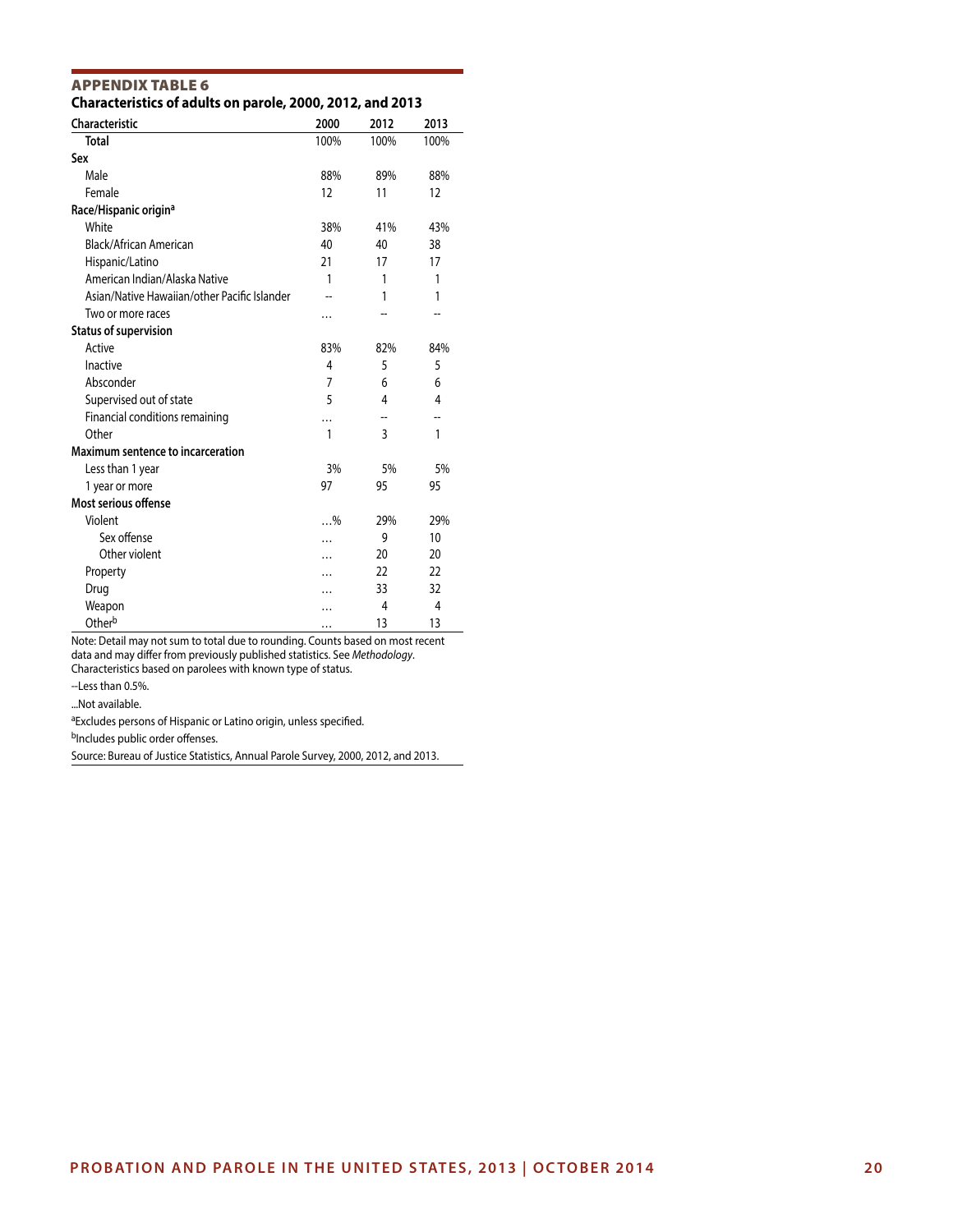#### APPENDIX TABLE 7 **Adults exiting parole, by type of exit, 2013**

|                           |                   |                      |                      |                      | Returned to incarceration          |                      |                       |                                                |                      |                      |                            |  |
|---------------------------|-------------------|----------------------|----------------------|----------------------|------------------------------------|----------------------|-----------------------|------------------------------------------------|----------------------|----------------------|----------------------------|--|
| Jurisdiction              | Total<br>reported | Completion sentence  | With new             | With                 | To receive<br>revocation treatment | Other/<br>unknown    |                       | Other<br>Absconder unsatisfactory <sup>a</sup> | Death                | Otherb               | Unknown or<br>not reported |  |
| U.S. total                | 411,305           | 234,691              | 33,499               | 67,462               | 2,820                              | 9,482                | 7,552                 | 4,779                                          | 5,126                | 13,760               | 32,134                     |  |
| Federal                   | 46,665            | 26,153               | 1,946                | 10,085               | 5                                  | 97                   | 1,443                 | 1,443                                          | 634                  | 28                   | 4,831                      |  |
| <b>State</b>              | 364,640           | 208,538              | 31,553               | 57,377               | 2,815                              | 9,385                | 6,109                 | 3,336                                          | 4,492                | 13,732               | 27,303                     |  |
| Alabama                   | 2,062             | 1,552                | 213                  | 121                  | $\ddot{\phantom{a}}$               | 0                    | 132                   | $\ddot{\phantom{0}}$                           | 14                   | 30                   | 0                          |  |
| Alaska <sup>c</sup>       | 800               | $\ddot{\phantom{a}}$ | $\ddotsc$            |                      | $\ddot{\phantom{a}}$               | $\ddotsc$            | $\ddot{\phantom{a}}$  | .,                                             | $\cdot\cdot$         | $\ddot{\phantom{a}}$ | 800                        |  |
| Arizona                   | 11,753            | 8,427                | 193                  | 2,979                | 0                                  | 0                    | 0                     | 0                                              | 57                   | 97                   | 0                          |  |
| Arkansas                  | 10,660            | 3,651                | 1,373                | 5,352                | 0                                  | 0                    | 90                    | 24                                             | 170                  | 0                    | 0                          |  |
| California                | 21,396            |                      |                      | $\ddot{\phantom{a}}$ |                                    | $\ddot{\phantom{a}}$ | $\ddotsc$             |                                                | $\ddotsc$            |                      | 21,396                     |  |
| Colorado                  | 9,328             | 4,480                | 3,811                | 867                  | 0                                  | $\sim$               | $\sim$                | $\sim$                                         | 62                   | 108                  | 0                          |  |
| Connecticut               | 2,520             | 1,392                | $\ddot{\phantom{0}}$ | $\ddotsc$            | $\ddotsc$                          | 996                  | 132                   | 0                                              | $\ddotsc$            | 0                    | 0                          |  |
| Delaware                  | 523               | 331                  |                      | $\ddot{\phantom{a}}$ | $\ddot{\phantom{a}}$               | $\ddot{\phantom{0}}$ | $\ddot{\phantom{a}}$  | 85                                             | 2                    | 105                  | 0                          |  |
| District of Columbia      | 1,772             | 828                  | 0                    | 0                    | 0                                  | 394                  | 0                     | 308                                            | 53                   | 189                  | 0                          |  |
| Florida                   | 6,107             | 3,973                | 376                  | 750                  | 0                                  | 0                    | $\mathbf{0}$          | 0                                              | 31                   | 766                  | 211                        |  |
| Georgia                   | 12,627            | 10,092               | 353                  | 557                  | 5                                  | 1,217                | 113                   | 0                                              | 103                  | 187                  | 0                          |  |
| Hawaii                    | 680               | 431                  | $\mathbf{1}$         | 232                  | 0                                  | 0                    | 0                     | 0                                              | 16                   | 0                    | 0                          |  |
| Idaho <sup>c</sup>        | 2,674             | 673                  | $\tilde{}$           | $\sim$               | $\tilde{}$                         | 1,646                | 333                   | $\tilde{}$                                     | 22                   | $\tilde{}$           | 0                          |  |
| Illinois                  | 26,106            | 14,476               | 1,945                | 7,081                | $\tilde{}$                         | $\tilde{}$           | 835                   | 0                                              | 79                   | 1,017                | 673                        |  |
| Indiana                   | 9,387             | 2,775                | 720                  | 2,078                | 0                                  | 0                    | 1,633                 | $\mathbf{0}$                                   | 64                   | 2,117                | 0                          |  |
| lowa                      | 3,231             | 1,831                | 79                   | 479                  | 0                                  | 0                    | 0                     | 812                                            | 27                   | 3                    | 0                          |  |
| Kansas                    | 4,661             | 3,832                | 174                  | 0                    | 0                                  | 246                  | 169                   | 0                                              | 21                   | 219                  | 0                          |  |
| Kentucky                  | 9,761             | 5,326                | 376                  | 3,212                | 0                                  | 749                  | 0                     | 0                                              | 96                   | 2                    | 0                          |  |
| Louisiana                 | 14,406            | 7,259                | 654                  | 992                  | $\sim$                             | 1,379                | $\tilde{}$            | 833                                            | 178                  | 3,111                | 0                          |  |
| Maine                     | 1                 | 0                    | $\mathbf 0$          | 1                    | 0                                  | 0                    | $\mathbf{0}$          | $\mathbf{0}$                                   | 0                    | 0                    | 0                          |  |
| Maryland <sup>c</sup>     | 3,239             | $\ddot{\phantom{0}}$ | $\ddot{\phantom{a}}$ | $\ddot{\phantom{a}}$ | $\ddot{\phantom{0}}$               | $\ddot{\phantom{a}}$ | $\ddotsc$             | $\ddot{\phantom{0}}$                           | $\ddot{\phantom{a}}$ | $\ddotsc$            | 3,239                      |  |
| Massachusetts             | 2,749             | 2,086                | 101                  | 541                  | 0                                  | 0                    | 0                     | 0                                              | 21                   | 0                    | 0                          |  |
| Michigan                  | 11,213            | 7,646                | 1,388                | 2,029                | $\tilde{\phantom{a}}$              | $\sim$               | $\tilde{\phantom{a}}$ | $\sim$                                         | 150                  | $\tilde{}$           | 0                          |  |
| Minnesota                 | 5,927             | 3,127                | 353                  | 2,433                | 0                                  | $\mathbf{0}$         | 0                     | $\sim$                                         | 14                   | 0                    | 0                          |  |
| Mississippi               | 3,009             | 1,802                | $\ddot{\phantom{a}}$ | $\ddot{\phantom{a}}$ | $\ddot{\phantom{a}}$               | 664                  | 3                     |                                                | 23                   | 41                   | 476                        |  |
| Missouri                  | 15,141            | 6,554                | 1,257                | 3,726                | 844                                | 1,280                | 1,251                 | $\tilde{}$                                     | 206                  | $\tilde{}$           | 23                         |  |
| Montana                   | 530               | 304                  | 9                    | 208                  | 0                                  | 0                    | 0                     | 0                                              | 9                    | 0                    | 0                          |  |
| Nebraska <sup>c</sup>     | 1,901             | 1,295                | 82                   | 508                  | 0                                  | $\mathbf 0$          | $\mathbf{1}$          | 0                                              | 6                    | 2                    | 7                          |  |
| Nevada <sup>c</sup>       | 3,942             | 2,877                | 253                  | 250                  | $\tilde{}$                         | 473                  | 41                    | 0                                              | 48                   | 0                    | 0                          |  |
| New Hampshire             | 1,407             | 621                  | $\ddot{\phantom{a}}$ | 786                  | $\tilde{\phantom{a}}$              | $\tilde{}$           | $\ddotsc$             | $\sim$                                         | $\ddotsc$            | $\ddot{\phantom{a}}$ | 0                          |  |
| New Jersey                | 6,335             | 4,436                | 112                  | 1,631                | 0                                  | 0                    | $\tilde{}$            | 0                                              | 113                  | 43                   | 0                          |  |
| New Mexico                | 762               | 439                  | $\ddot{\phantom{a}}$ | $\ddot{\phantom{a}}$ |                                    | $\ddot{\phantom{a}}$ | 66                    | 169                                            | 30                   | 58                   | 0                          |  |
| New York                  | 22,753            | 11,817               | 1,408                | 7,327                | 1,962                              | 0                    | 0                     | $\tilde{}$                                     | 239                  | $\sim$               | 0                          |  |
| North Carolina            | 4,800             | 3,652                | 323                  | 239                  | $\tilde{}$                         | 0                    | 504                   | 41                                             | 41                   | $\tilde{}$           | 0                          |  |
| North Dakota              | 917               | 657                  | 35                   | 200                  | $\ddot{\phantom{a}}$               | 0                    | 16                    | $\ddot{\phantom{a}}$                           | 5                    | 0                    | 4                          |  |
| Ohio                      | 6,306             | 4,292                | 1,281                | 112                  | 0                                  | 0                    | 172                   | 0                                              | 120                  | 329                  | 0                          |  |
| Oklahoma                  | 664               | 573                  | 33                   | 42                   | $\ddot{\phantom{a}}$               | $\ddot{\phantom{a}}$ | $\ddotsc$             | $\ddotsc$                                      | 16                   | $\ddot{\phantom{a}}$ | 0                          |  |
| Oregon                    | 8,439             | 4,813                | 890                  | 1,744                | 4                                  | $\tilde{}$           | $\overline{2}$        | 717                                            | 124                  | 25                   | 120                        |  |
| Pennsylvania <sup>c</sup> | 46,167            | 29,954               | 5,261                | 4,457                | 0                                  | 0                    | 534                   | 155                                            | 583                  | 5,223                | 0                          |  |
| Rhode Island              | 430               | 292                  | 36                   | 95                   |                                    | 0                    | 0                     | 0                                              | 7                    | 0                    | 0                          |  |
| South Carolina            | 2,549             | 2,060                | 122                  | 288                  | 0                                  | 0                    | 0                     | 45                                             | 34                   | 0                    | 0                          |  |
| South Dakota              | 1,716             | 871                  | 75                   | 710                  | $\tilde{}$                         | 5                    | 0                     | $\sim$                                         | 14                   | 0                    | 41                         |  |
| Tennessee                 | 4,761             | 2,646                | 1,157                | 818                  | 0                                  | $\mathbf 0$          | 0                     | 0                                              | 140                  | 0                    | 0                          |  |
| Texas                     | 36,062            | 27,471               | 5,938                | 811                  | $\ddot{\phantom{a}}$               | 322                  | $\ddotsc$             | $\ddotsc$                                      | 1,214                | $\ddot{\phantom{a}}$ | 306                        |  |
| Utah                      | 1,632             | 306                  | 211                  | 928                  | 0                                  | 0                    | 0                     | 125                                            | 24                   | 38                   | 0                          |  |
| Vermont <sup>c</sup>      | 510               | 318                  | 80                   | 94                   | $\sim$                             | 14                   | $\sim$                | $\mathbf 0$                                    | 4                    | $\mathbf 0$          | 0                          |  |
| Virginia                  | 568               | 255                  | 174                  | 63                   | 0                                  | 0                    | 20                    | 0                                              | 30                   | 22                   | 4                          |  |
| Washington                | 11,017            | 10,861               | $\ddot{\phantom{a}}$ | $\ddotsc$            |                                    | 0                    | $\mathbf 0$           | $\mathbf{0}$                                   | 156                  | 0                    | 0                          |  |
| West Virginia             | 1,416             | 825                  | 12                   | 508                  | 0                                  | 0                    | 59                    | 0                                              | 12                   | 0                    | 0                          |  |
| Wisconsin                 | 6,832             | 4,050                | 656                  | 2,015                | 0                                  | $\sim$               | 0                     | 0                                              | 111                  | 0                    | 0                          |  |
| Wyoming                   | 491               | 309                  | 38                   | 113                  | 0                                  | 0                    | 3                     | 22                                             | 3                    | 0                    | $\overline{3}$             |  |

Note: Detail may not sum to total due to rounding. Counts based on most recent data and may differ from previously published statistics. See *Methodology*.

a<sub>ll</sub> cludes parolees discharged from supervision who failed to meet all conditions of supervision, had their parole sentence rescinded, had their parole sentence revoked but were not returned to incarceration because their sentence was immediately reinstated, and other types of unsatisfactory exits. Includes some early terminations and expirations of sentence.

bIncludes 3,543 parolees who were transferred to another state and 10,217 parolees who exited for other reasons. Other reasons include, but not limited to, parolees who were deported or transferred to the jurisdiction of Immigration and Customs Enforcement, had their sentence terminated by the court through an appeal, and were transferred to another state through an interstate compact agreement or discharged to probation supervision.

<sup>c</sup>Some or all data were estimated for type of exit.

Source: Bureau of Justice Statistics, Annual Parole Survey, 2013.

<sup>~</sup>Not applicable.

<sup>..</sup>Not known.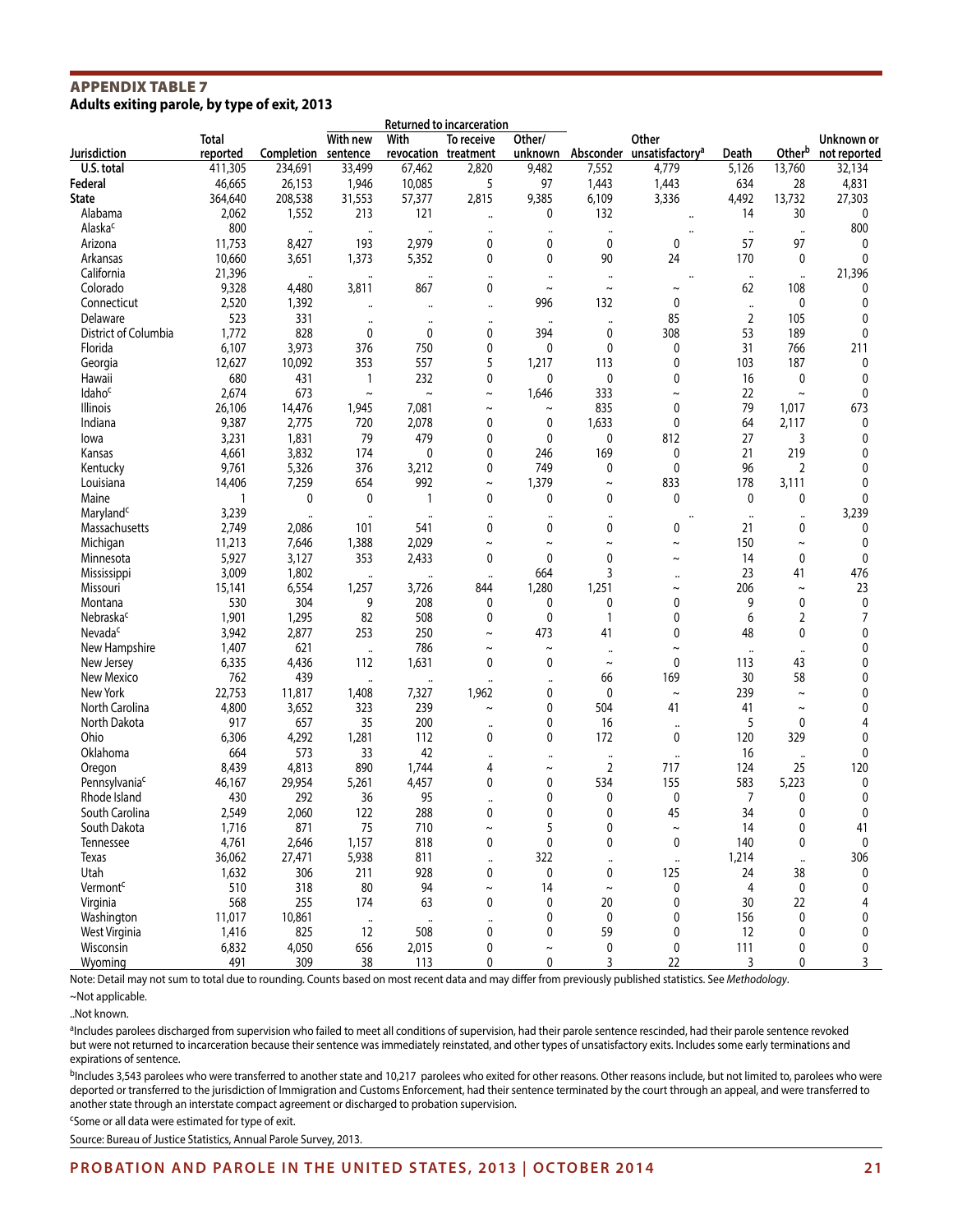# APPENDIX TABLE 8 **Percent of parole exits, by type of exit, 2008–2013**

| <b>Type of exit</b>               | 2008    | 2009    | 2010    | 2011    | 2012    | 2013    |
|-----------------------------------|---------|---------|---------|---------|---------|---------|
| <b>Total</b>                      | 100%    | 100%    | 100%    | 100%    | 100%    | 100%    |
| Completion                        | 49%     | 51%     | 52%     | 52%     | 58%     | 62%     |
| <b>Returned to incarceration</b>  | 36%     | 34%     | 33%     | 32%     | 25%     | 30%     |
| With new sentence                 | q       | 9       | 9       | 9       |         | q       |
| With revocation                   | 25      | 24      | 23      | 21      | 14      | 18      |
| Other/unknown                     |         |         |         |         |         |         |
| Absconder                         | 11%     | 9%      | 9%      | 9%      | 11%     | 2%      |
| Other unsatisfactory <sup>a</sup> | 2%      | 2%      | 2%      | 2%      | 2%      | 1%      |
| Transferred to another state      | 1%      | 1%      | 1%      | 1%      | 1%      | 1%      |
| Death                             | 1%      | 1%      | 1%      | 1%      | 1%      | 1%      |
| Other <sup>b</sup>                | 1%      | 3%      | 1%      | 3%      | 3%      | 3%      |
| Estimated number <sup>c</sup>     | 568,000 | 575,600 | 562,500 | 532,500 | 496,100 | 457,500 |

Note: Detail may not sum to total due to rounding. Counts based on most recent data and may differ from previously published statistics. See *Methodology*. Percents based on parolees with known type of exit. See appendix table 7 for type of exit by jurisdiction.

aIncludes parolees discharged from supervision who failed to meet all conditions of supervision, including some who had their parole sentence revoked but were not incarcerated because their sentence was immediately reinstated, and other types of unsatisfactory exits. Includes some early terminations and expirations of sentence reported as unsatisfactory exits.

<sup>b</sup>Includes, but not limited to, parolees who were discharged from supervision through a legislative mandate because they were deported or transferred to the jurisdiction of Immigration and Customs Enforcement, had their sentence terminated by the court through an appeal, and were transferred to another state through an interstate compact agreement or discharged to probation supervision.

cEstimates rounded to the nearest 100. Includes estimates for nonreporting agencies. See *Methodology*.

Source: Bureau of Justice Statistics, Annual Parole Survey, 2008–2013.